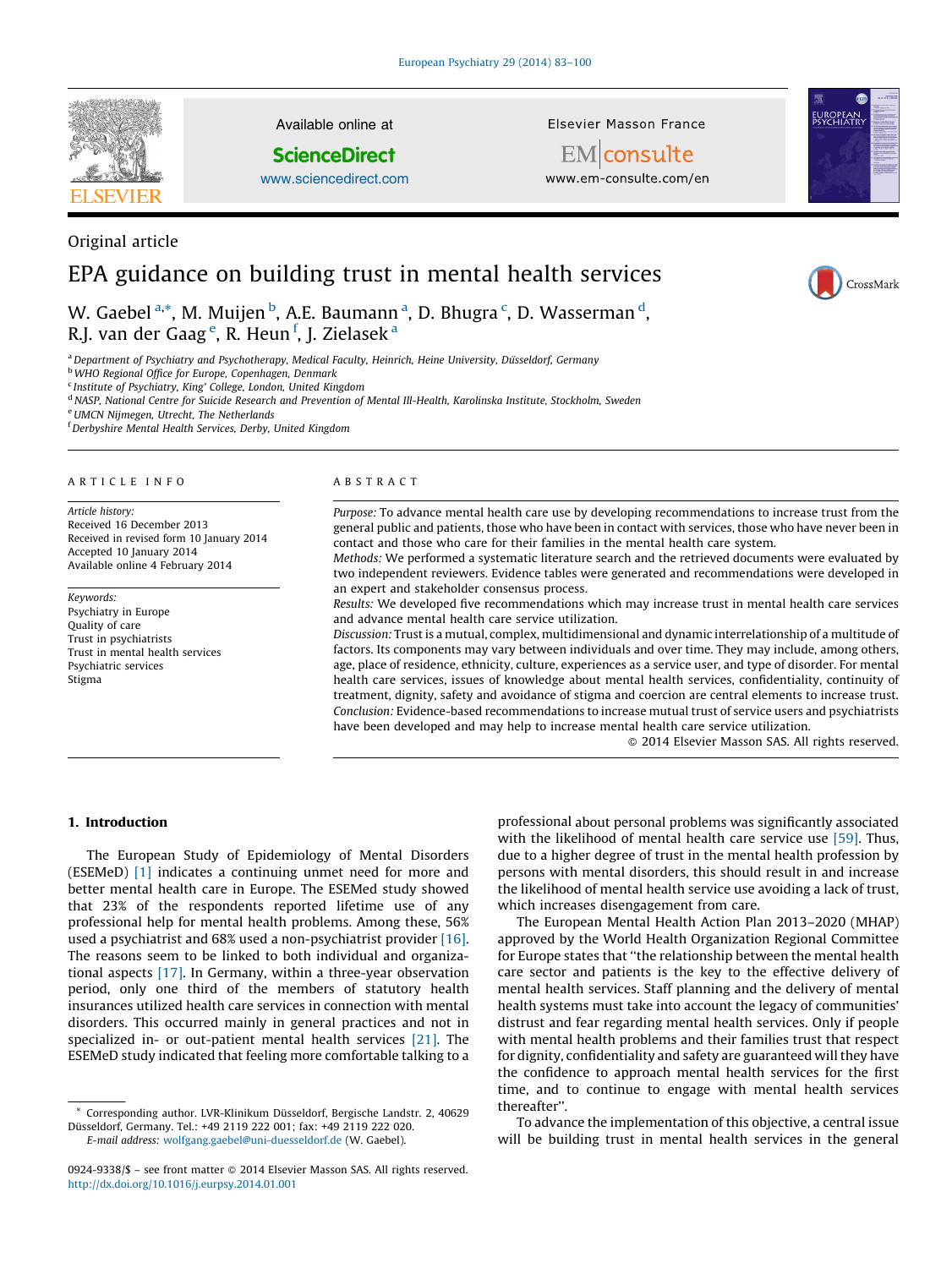public and patients, those who have been in contact with services, those who have never been in contact, those who care for them, and their families. This increased and better trust can also help reduce stigma and discrimination against the mentally ill and mental illness. Furthermore, trust is bound to affect therapeutic alliance. It is in this context that special focus should be placed upon suicidal persons and their families, who are extremely sensitive to the attitudes of health care personnel towards them. For these reasons, trust in mental health services was chosen as the topic of this guidance, which strives to elucidate the determinants of trust in mental health services, how trust may be modified and applied and if such modifications can improve not only trust, but also help-seeking and mental healthcare utilization in Europe.

#### 1.1. Trust in the interaction between service user and provider

Most definitions of trust stress ''the optimistic acceptance of a vulnerable situation in which the truster believes the trustee will care for the truster's interest'' as well as the ''belief that service providers will. . . be competent and honest, pursue the interests of service users, and protect private information" [\[63\].](#page-17-0) Trust is often seen as the main characteristic of the interaction between the service user and provider. It relates positively to service user satisfaction. Patient satisfaction, on the other hand, increases trust in mental health services. Continuity of care and reliability in delivering promises as well as valued listening time have been emphasized by patients as building trust [\[38\]](#page-17-0) as much as offering emotional support and providing adequate medical information. Participation in decision-making and confidentiality play an equally important role in increasing service users' trust. Shared decision-making increases patient satisfaction. Clear communication and choice are associated with trust and adherence to medication [\[41\].](#page-17-0) Patients given choice of treatment in mental health seem to be more likely to enter treatment and stay in treatment [\[37\]](#page-17-0). Attention to patients' concerns about medication side effects, confidentiality and continuity of care are important to mental health patients in building trust. It is worth emphasizing that these characteristics are culturally influenced. In many cultures, patients will expect the doctors to make the decisions whereas in others equal participation will be expected. With increasing rapid access to the social media, it is likely that more patients and their families will expect closer equal interactions.

#### 1.2. Quality of services

A previously produced EPA guidance on the conflict of interests [\[30\]](#page-17-0) states that "it is vital to note that another important factor which determines trust in mental health services is quality of services, which include both structures of services as well as processes [\[20\]'](#page-17-0)'. One aspect here is the personal relationship between service users and doctors and nurses. Another aspect is the medical quality of the services and the fit of the services provided to user needs. Persons with serious mental illness reported that they disengaged from services because they were not relevant to their needs [\[55\].](#page-17-0) Other quality aspects are the accessibility of mental health care services and short waiting times for receiving a consultation. Due to insurance policies in different countries, quality of services may also play a role in reimbursement of mental health care costs.

## 1.3. Stigma

Public stigma, i.e. the reaction of the general population to people with mental illness and to mental health services, relates negatively to mental health service users' trust in mental health professionals and to help-seeking and service use. It is well known that both social and individual stigmatizing attitudes and the related desire for social distance towards people with mental health problems are associated with decreased willingness to seek professional help. Potent factors increasing the likelihood of treatment avoidance or long delays before presenting for care include:

- lack of knowledge about the features and treatability of mental illnesses;
- ignorance about how to access assessment and treatment;
- prejudice against people who have mental illness;
- expectations of discrimination against people who have a diagnosis of mental illness [\[61\].](#page-17-0)

Studies also show that poor subjective mental health literacy was associated with more negative attitudes towards seeking help [\[51\]](#page-17-0) and that the advancement of mental health literacy was shown to be effective in improving help-seeking attitudes [\[25\].](#page-17-0) Information about the nature and treatment of mental illness as well as personal contact with people with mental health problems have been shown to be the effective elements in anti-stigma interventions in the public and in specific target groups, resulting in an increase of knowledge about mental illness and reduction of social distance towards people with mental disorders [\[13\].](#page-17-0)

## 1.4. Self-stigma

Another important determinant of trust in mental health services is self-stigma, i.e. the prejudice which people with mental health problems turn against themselves. Studies indicate that people with mental health problems with more self-stigma report less trust and are less satisfied with services [\[63\]](#page-17-0), that self-stigma has been found to be an important mechanism decreasing the willingness to seek psychiatric help [\[54\]](#page-17-0), and that more shame (as an emotional proxy of self-stigma) was associated with more negative attitudes towards seeking help [\[51\]](#page-17-0).

## 1.5. Public trust

A central issue of this guidance is the question whether the public opinion and the trust of the general public (''public trust'') have been assessed, since due to the high lifetime prevalence of mental disorders, many are currently not yet affected by mental disorders. Raising awareness for mental disorders and increasing trust in mental healthcare services may be essential to advance their future use of mental health care services if the individual need arises. Also, increasing public trust in mental health care services may have beneficial effects on persons with mental disorders by effects of general reinforcement.

To develop guidance for the general public and patients, those who have been in contact with services, those who have never been in contact, those who care for them, and their families, we assessed the scientific evidence of the following hypotheses:

- a higher degree of trust in mental health services increases the likelihood of appropriate service use;
- trust in mental health services is influenced by a range of variables (such as, for example, the public image of mental health services, self-stigma, service safety and quality and patient satisfaction);
- $\bullet\,$  the modification of these variables can lead to an increase of trust in mental health services, resulting in increased service use.

This information was then used to develop some major evidence-based recommendations to increase trust towards mental health services.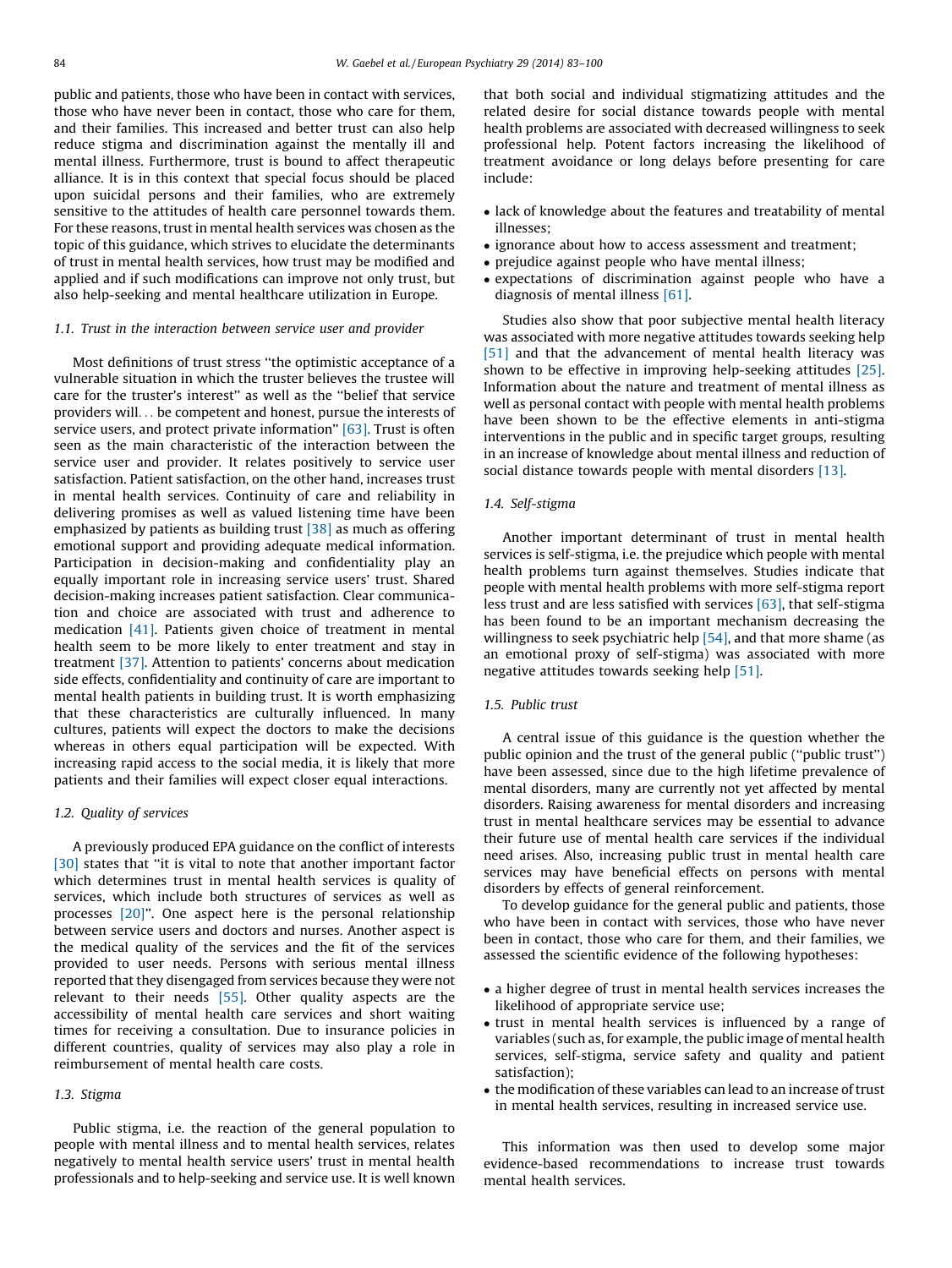Search terms and syntax of the systematic literature search as performed in October and November 2013. All searches were performed using titles and texts of documents and were performed both as free text searches and as Medical Subject Heading term search. Languages were restricted to English and German.

| Hypothesis                                                                                                                                                                                         | Search terms and syntax                                                                                                                                                                                                                                                                                                                                                             |
|----------------------------------------------------------------------------------------------------------------------------------------------------------------------------------------------------|-------------------------------------------------------------------------------------------------------------------------------------------------------------------------------------------------------------------------------------------------------------------------------------------------------------------------------------------------------------------------------------|
| A higher degree of trust in mental health services increases the<br>likelihood of service use                                                                                                      | "Trust" AND ["psychiatr <sup>a</sup> " OR "mental health services"] AND "service use"                                                                                                                                                                                                                                                                                               |
| Trust in mental health services is influenced by a range of variables<br>(such as, for example, patient satisfaction, service quality, the public<br>image of mental health services, self-stigma) | "Trust" AND ["psychiatr <sup>a</sup> " OR "mental health services"] AND "satisfaction"<br>"Trust" AND ["psychiatr <sup>a</sup> " OR "mental health services"] AND "quality"<br>"Trust" AND ["psychiatr <sup>a</sup> " OR "mental health services"] AND "stigma"<br>"Trust" AND ["psychiatr <sup>a</sup> " OR "mental health services"] AND ["public image" OR<br>"public attitude"] |
| The modification of these variables can lead to an increase of trust in<br>mental health services, resulting in increased service use                                                              | "Trust" AND ["psychiatr <sup>a</sup> " OR "mental health services"] AND "intervention <sup>a</sup> "                                                                                                                                                                                                                                                                                |

<sup>a</sup> Truncation of search term.

## 2. Methods

#### 2.1. Guidance development process

The process started with a systematic literature review in order to identify the evidence dealing with the hypotheses of this guidance. We searched the databases Pubmed (no time limit), Scopus (no time limit), PsycInfo (from 1966), SciSearch (from 2000) and Embase (from 2000) (Table 1).

Inclusion criteria were:

- trust of the public;
- trust of patients or;
- trust by other stakeholders in mental health services as keywords or topic;
- studies had to be in English or German;
- studies on trust in health services from other areas than mental health if the study was estimated to yield information which could also be valid and useful for mental healthcare research.

Exclusion criteria were:

- study did not deal with trust;
- study was only reported in abstract form;
- study was not obtainable as a full text.

Two authors independently reviewed all articles and discrepancies were resolved by discussion. The flow of articles through this process is detailed in Fig. 1.

Reading the retrieved studies, we identified another 22 studies. One originally included study was excluded during later review stages. Evidence evaluation tables adapted from SIGN50 and NICE templates were generated and abbreviated evidence evaluation tables for the included studies were prepared: eight reviews ([Table](#page-3-0) [2](#page-3-0)), 25 quantitative studies (questionnaire surveys) [\(Table](#page-5-0) 3), and 15 qualitative studies ([Table](#page-9-0) 4).

This information was extracted by relevance for trust in mental or general health care, and the strength, practicality and representativity of the results.

Initial suggestions for recommendations were based on the information from the evaluation tables and from discussion among three of the authors (AB, JZ and WG). Main guiding principles were: relevance of the study results for mental health care, representativity of the study sample, methodological correctness of the analyses, validity of the study conclusions, transferability of the findings into a concrete recommendation, and practicability of the resulting recommendation. Following these criteria, we decided to include only studies addressing trust in mental health services or persons working in mental health services for formulating the recommendations. For formulating recommendations, we did not



Fig. 1. Flow of studies retrieved by the systematic literature search with the algorithms detailed in Table 1.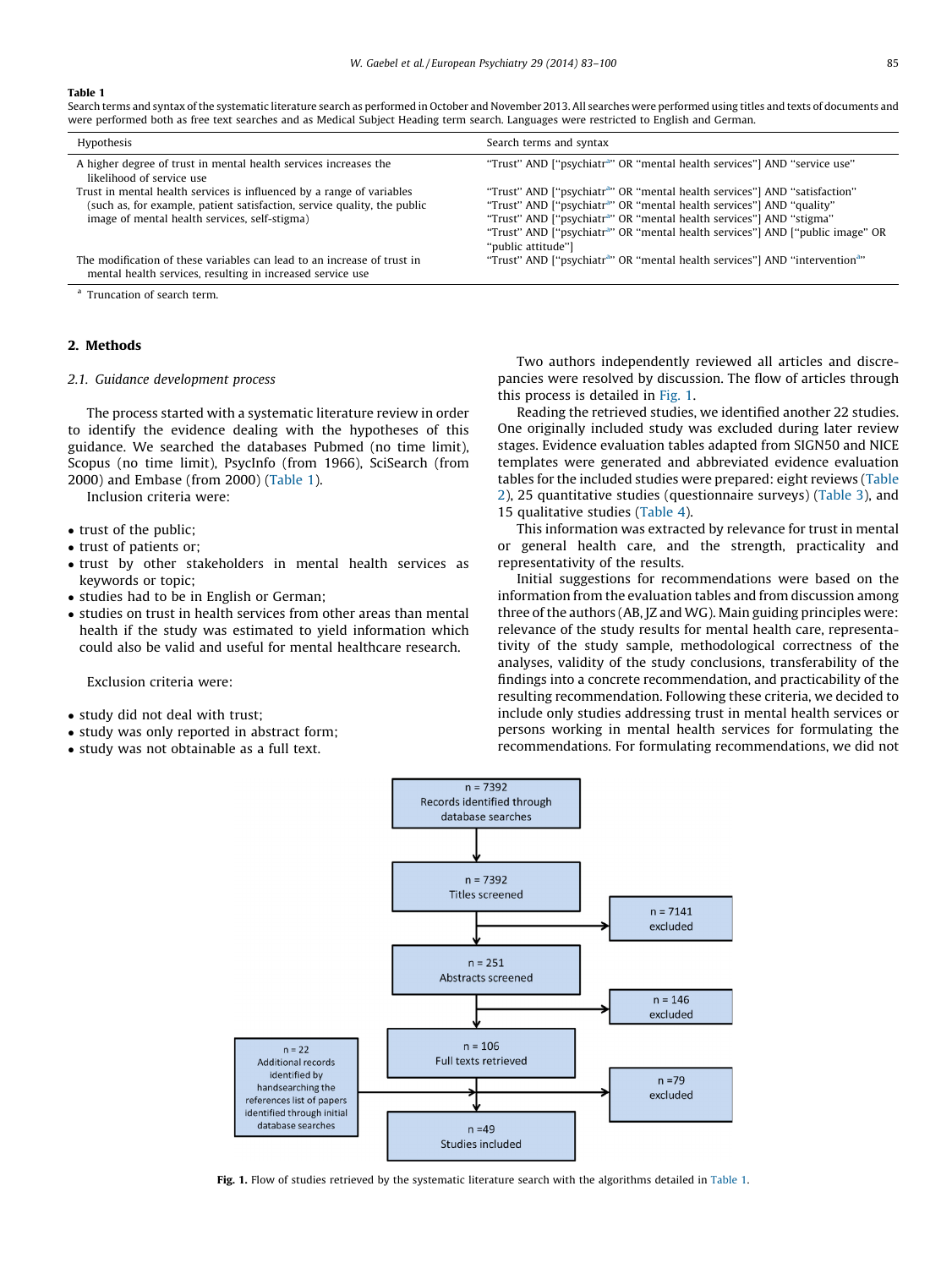<span id="page-3-0"></span>List of included reviews, their methods and process of analysis, main results and comments by the guidance authors including rating of the grade of evidence.

| Reference                    | Method and process<br>of analysis | Main results                                                                                                                                                                                                                                                                                                                                                                                                                                                                                                                                                                                                                                                                                                                                                                                                                                                                                                                                                                                                                                                                                                                                                                                                                                                                                                                                                  | Comments                                                                                                                                                                                                                                                                                                                                                                                                                                                                                                                                        |
|------------------------------|-----------------------------------|---------------------------------------------------------------------------------------------------------------------------------------------------------------------------------------------------------------------------------------------------------------------------------------------------------------------------------------------------------------------------------------------------------------------------------------------------------------------------------------------------------------------------------------------------------------------------------------------------------------------------------------------------------------------------------------------------------------------------------------------------------------------------------------------------------------------------------------------------------------------------------------------------------------------------------------------------------------------------------------------------------------------------------------------------------------------------------------------------------------------------------------------------------------------------------------------------------------------------------------------------------------------------------------------------------------------------------------------------------------|-------------------------------------------------------------------------------------------------------------------------------------------------------------------------------------------------------------------------------------------------------------------------------------------------------------------------------------------------------------------------------------------------------------------------------------------------------------------------------------------------------------------------------------------------|
| Brown et al.<br>2009 [7]     | Unsystematic review               | Unsystematic review of the role of trust in mental<br>health services. The authors discuss the concept of<br>trust, trust as a communicative, relational process, the<br>salience of trust for mental health services, trust as a<br>determinant of effective engagement with service users<br>(with the three subtopics "approachability of services",<br>"open disclosure and effective diagnosis and<br>management" and "continuing cooperation with<br>treatment plans"). The authors conclude that trust is<br>vital, but there is a paucity of research in this area                                                                                                                                                                                                                                                                                                                                                                                                                                                                                                                                                                                                                                                                                                                                                                                    | Selection bias of the studies reported in this review is<br>highly likely. While the review is interesting and<br>inspires the conceptualization of the guidance, it has no<br>data, which are citable as evidence for the guidance<br>topics. It may, however, serve as a citable reference for<br>the concepts of the role of trust in mental healthcare.<br>Evidence level III                                                                                                                                                               |
| Davies et al.<br>2000 [15]   | Unsystematic review               | The authors provide a narrative review about the<br>question which level of trust in physicians is optimal for<br>any given set of circumstances. Studies from a wide<br>range of organizational backgrounds are discussed with<br>a focus on managed care. Arguments for and against<br>increased or decreased trust are brought forward. The<br>organizational framework affects trust. Three main<br>hypotheses emerge: the greater the degree of<br>interdependence between patient and physician, the<br>higher will be the average trust level. Patient-physician<br>interrelationships are interdependent and patients<br>with higher trust will benefit more. In situations of low<br>interdependence, low trust may be associated with<br>higher benefits                                                                                                                                                                                                                                                                                                                                                                                                                                                                                                                                                                                            | No defined search strategy was employed leading to a<br>high degree of potential selection bias. The review still<br>adds the aspect of the question whether too much trust<br>may be detrimental and that the optimal degree of trust<br>depends on the degree of patient-doctor<br>interdependency.<br>Evidence level III                                                                                                                                                                                                                     |
| Gulliver et al.<br>2010 [25] | Systematic review                 | This systematic review deals with the barriers and<br>facilitators to mental health help-seeking in young<br>people and is based on a comprehensive literature<br>search with very little risk of selection bias, Included<br>and excluded studies are listed. The only<br>methodological drawback is that only a single<br>researcher assessed the study selection. For the topic of<br>the guidance, the systematic review provides two<br>pieces of important information:<br>- six studies dealt with confidentiality and trust,<br>- two studies identified trust and confidentiality in the<br>providers as facilitators for help-seeking.<br>Confidentiality and trust in service providers thus<br>emerged as important topics in the help-seeking                                                                                                                                                                                                                                                                                                                                                                                                                                                                                                                                                                                                    | A major limitation of this review is its age-limitation<br>(12-25 years). Another limitation is that the studies<br>dealing with trust could not be identified from the<br>published review, so that the evidence level for this<br>systematic review was only level II.<br>Evidence level II                                                                                                                                                                                                                                                   |
| Hall et al.<br>2001 [27]     | Unsystematic review               | process of young people with mental problems<br>The article draws from the work on trust in medical<br>settings to propose a detailed conceptual framework<br>and summarizes the limited empirical evidence. Trust<br>in the medical profession is conceptualized to consist of<br>five domains: fidelity, competence, honesty,<br>confidentiality and global trust. Predictors and<br>consequences of trust in medical settings are described.<br>Two sources of intervention studies are mentioned, but<br>one is an unpublished manuscript and the other was<br>reviewed in [42]                                                                                                                                                                                                                                                                                                                                                                                                                                                                                                                                                                                                                                                                                                                                                                           | This seminal review considers all aspects of trust in<br>physicians and may therefore be included as a reference<br>about the dimensions of trust and the role of patient or<br>setting characteristics for trust. The authors concede<br>that their five-domain model had not yet been<br>empirically verified in all its aspects. Study only used<br>Medline, not Scopus or other relevant databases for<br>automatic search. Therefore, it is questionable whether<br>all available studies regarding trust in healthcare were<br>retrieved. |
| Hall, 2002<br>$[26]$         | Unsystematic review               | This review is a comprehensive, unsystematic narrative<br>review and commentary on the topic of the role of trust<br>in health care professionals and health care providers in<br>the field of health care law. The review examines the<br>psychology of trust in medical relationships and states<br>that the psychology of trust has a pervasive influence on<br>all other dimensions of medical relationships. Hall<br>describes how trust confers therapeutic benefit by<br>activating non-specific healing mechanisms or by<br>enhancing the effects of active therapies. Given the<br>central role of trust for effective patient-doctor<br>relationships, Hall investigates the different stances<br>that medical law can take towards trust (predicated,<br>supportive, and skeptical). Hall concludes that there is a<br>stark incongruity between the significance of trust and<br>the lack of attention paid to trust in existing legal<br>analysis. "Health care law can (and does) enforce trust-<br>related expectations, punish violations of trust,<br>facilitate the psychology of trust, and undermine trust."<br>(p. 525). On this background, Hall states that greater<br>flexibility in some existing legal doctrines or practices<br>may be required in order to reconcile formal legal rights<br>with the therapeutic reality of trust | Evidence level II<br>No specific search strategy was employed, so that<br>selection bias is likely. In summary, the review provides<br>a detailed analysis of the psychology of trust in medical<br>health care and how mental law may better consider<br>this factor in the future.<br>Evidence level III                                                                                                                                                                                                                                      |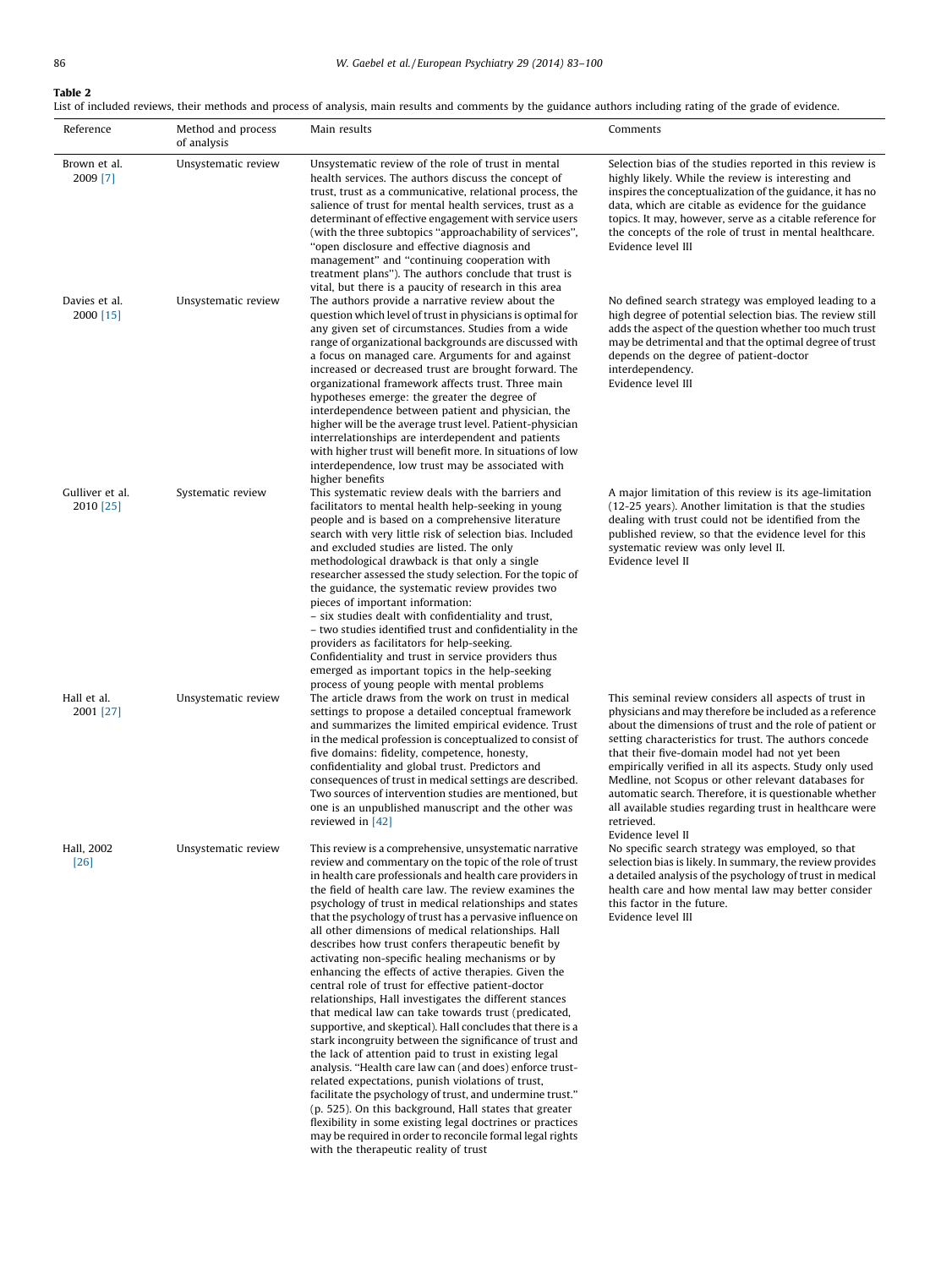| W. Gaebel et al./European Psychiatry 29 (2014) 83-100 |  |
|-------------------------------------------------------|--|
|-------------------------------------------------------|--|

| Table 2 (Continued)           |                                   |                                                                                                                                                                                                                                                                                                                                                                                                                                                                                                                                                                                                                                                                                                                                                                                                                                                                                                                                                                                                                                                                                                                                                                                                     |                                                                                                                                                                                                                                                                                                    |
|-------------------------------|-----------------------------------|-----------------------------------------------------------------------------------------------------------------------------------------------------------------------------------------------------------------------------------------------------------------------------------------------------------------------------------------------------------------------------------------------------------------------------------------------------------------------------------------------------------------------------------------------------------------------------------------------------------------------------------------------------------------------------------------------------------------------------------------------------------------------------------------------------------------------------------------------------------------------------------------------------------------------------------------------------------------------------------------------------------------------------------------------------------------------------------------------------------------------------------------------------------------------------------------------------|----------------------------------------------------------------------------------------------------------------------------------------------------------------------------------------------------------------------------------------------------------------------------------------------------|
| Reference                     | Method and process<br>of analysis | Main results                                                                                                                                                                                                                                                                                                                                                                                                                                                                                                                                                                                                                                                                                                                                                                                                                                                                                                                                                                                                                                                                                                                                                                                        | Comments                                                                                                                                                                                                                                                                                           |
| Laugharne et al.<br>2006 [37] | Unsystematic<br>review            | The study provides a good overview over nine studies<br>with methods to assess trust and studies in healthcare.<br>The main results of the studies are briefly reviewed but<br>the review does not provide a critical assessment of the<br>merits of these studies. Main findings were that only<br>qualitative studies on trust in mental health settings<br>were identified. Trust is important in building positive<br>therapeutic relationships in mental healthcare and it<br>was shown that service users felt that a trusting<br>clinician-user relationship was central to a good quality<br>service. Also, service users stressed the importance of<br>trusting the clinician to understand and minimize side<br>effects. Other issues that arose were confidentiality,<br>time for consultations and continuity of care. The<br>authors also cite one study, which tested an<br>intervention to increase trust in a randomised<br>controlled trial, but this was unsuccessful. A final study<br>mentioned dealt with public trust in psychiatrists in<br>Switzerland concerning psychiatrists' roles in<br>compulsory treatment. This study showed a high level<br>of trust by the public | A major limitation of this review is that the database of<br>the search was limited to Medline only. Also, it is<br>unclear whether the studies discussed in this review<br>were obtained by automatic search or via hand<br>searching. Therefore, selection bias is likely.<br>Evidence level III |
| McKinstry et al.<br>2006 [42] | Cochrane systematic<br>review     | The review found three intervention studies (RCTs) all<br>set in Northern American primary care. One trial of a<br>training intervention for family doctors showed no<br>effect. The other two interventions were patient-<br>focused. One studied the impact of disclosing physician<br>incentives and showed no diminution in trust. Another<br>studied the effect of induction visits on health<br>maintenance organization members on trust in their<br>doctors and showed increased trust after group visits.<br>However, the study had many dropouts and analysis<br>was not on intention to treat                                                                                                                                                                                                                                                                                                                                                                                                                                                                                                                                                                                            | In summary, there remains insufficient evidence to<br>conclude that any intervention may increase or<br>decrease trust in doctors.<br>Evidence level I                                                                                                                                             |
| Mechanic et al.<br>1998 [43]  | Unsystematic<br>review            | This review provides a comprehensive but<br>unsystematic overview about five aspects of trust in<br>medical care: technical and interpersonal competence,<br>physician agency, physician control, confidentiality,<br>and open communication and disclosure. The article<br>discusses how the then changing medical care system<br>in the United States affected these areas of trust and<br>how regulatory interventions may have substituted for<br>trust. The author suggests ways of increasing patient-<br>doctor trust by providing clinicians appropriate<br>organizational environments and by improving<br>communication                                                                                                                                                                                                                                                                                                                                                                                                                                                                                                                                                                   | No explicit search strategy was employed, making<br>selection bias likely. The review conceptualizes trust in<br>the doctor-patient relationship in five domains and<br>shows how regulatory factors may influence trust.<br>Evidence level III                                                    |

consider studies dealing with trustin general health services, highly specialized somatic settings, or highly specific ethnic groups, because we find it difficult to generalize such findings to mental health care services in Europe. We refrained from using studies in patients with somatic disorders, since transferability of their results to the mental health care setting also was questionable. Therefore, the evidence base for the recommendations are studies dealing with patients with mental disorders or studies dealing with public trust in mental health care providers, including psychiatrists. The recommendations were subjected to a peer review by the co-authors and consultation and consensus with the EPA Board.

## 2.2. Grading of evidence

We used the form developed by Daly et al. [\[14\]](#page-17-0) and adapted these criteria for rating the quantitative studies and unsystematic reviews based on SIGN50 and NICE suggestions [\(Table](#page-13-0) 5).

## 2.3. Grading of recommendations

As SIGN mainly uses intervention trial data, but, we found mostly survey data and qualitative studies, we adapted the original recommendation grading form provided by SIGN for our purposes ([Table](#page-13-0) 6).

## 3. Results

3.1. Systematic evidence search

## 3.1.1. Trust in health care services

3.1.1.1. Reviews. Trust in physicians and health care services are of central importance for patients to build therapeutic relationships (reviewed by [\[10\]](#page-17-0) and [\[26\]](#page-17-0)). In their seminal analyses, Mechanic [\[43\]](#page-17-0) and Hall et al. [\[27\]](#page-17-0) proposed partially overlapping dimensions of trust in the medical profession: technical and interpersonal competence, physician agency, physician control, confidentiality, and open communication and disclosure  $[43]$ ; fidelity, competence, honesty, confidentiality and global trust [\[27\]](#page-17-0). Other reviews came to the main conclusions that trust had a pervasive influence on all other aspects of medical relationships [\[26\]](#page-17-0) that service users felt it was essential for good services [\[37\]](#page-17-0) and that the organizational framework was another determinant of trust [\[15\].](#page-17-0)

3.1.1.2. Empirical studies on trust in healthcare. Trust in health care services and physicians emerged as a multidimensional construct [\[10,11\].](#page-17-0) Trust in physicians was influenced by past health care experiences and was related to confidentiality, professional care, depth of the relationship, length of the partnership and length of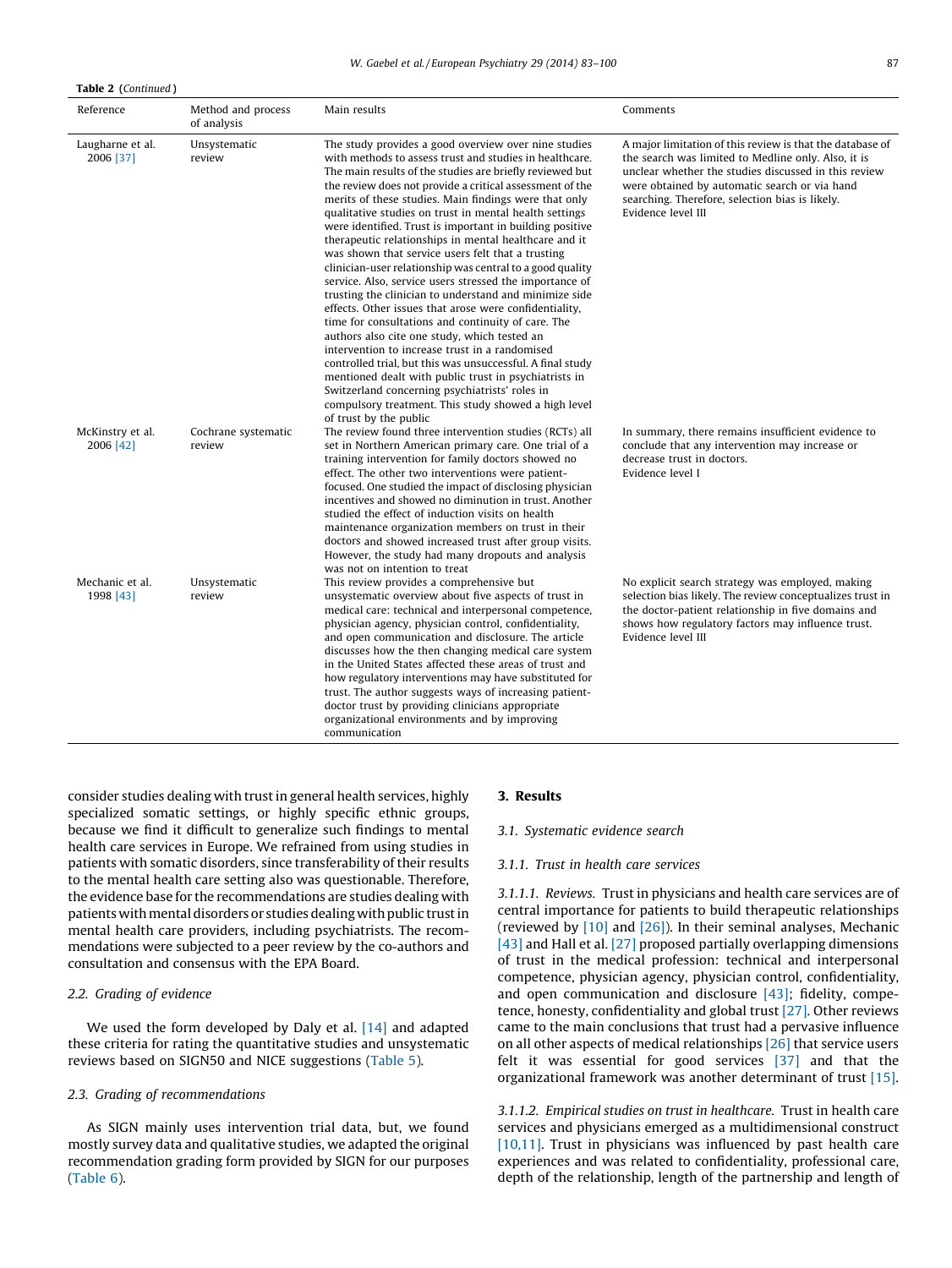<span id="page-5-0"></span>List of included quantitative studies (mainly questionnaire surveys), their instruments, population and sample collection methods, main results, and comments by the guidance authors including a rating of the evidence level the evidence grading scheme of [Table](#page-13-0) 5.

| Reference                      | Survey instrument                                                                                                                                                                                                                                                                | Population and sample collection                                                                                                                                                           | Main results                                                                                                                                                                                                                                                                                                                                                                                                                                                                                                     | Comments                                                                                                                                                                                                                                                                                                                                                                                                                                                                                                                                       |
|--------------------------------|----------------------------------------------------------------------------------------------------------------------------------------------------------------------------------------------------------------------------------------------------------------------------------|--------------------------------------------------------------------------------------------------------------------------------------------------------------------------------------------|------------------------------------------------------------------------------------------------------------------------------------------------------------------------------------------------------------------------------------------------------------------------------------------------------------------------------------------------------------------------------------------------------------------------------------------------------------------------------------------------------------------|------------------------------------------------------------------------------------------------------------------------------------------------------------------------------------------------------------------------------------------------------------------------------------------------------------------------------------------------------------------------------------------------------------------------------------------------------------------------------------------------------------------------------------------------|
| Altice<br>et al. 2001 [2]      | Following a qualitative interview phase, the<br>study used questionnaires (Anderson-Dedrick<br>Trust in Physician scale) to assess the role of<br>trust in physicians and trust in medical<br>institutions                                                                       | A total of 205 prison inmates who were<br>HIV-infected or were eligible for<br>antiretroviral (ART) treatment                                                                              | Acceptance of ART was associated with trust in<br>physicians and trust in medical institutions.<br>Patients who mistrusted their physician were<br>more likely to report having seen the doctor<br>fewer times and having spent less time with the<br>doctor. Regarding trust in medical institutions,<br>distrust was high, associated with male gender<br>and non-white ethnicity                                                                                                                              | The study shows that a higher degree of trust<br>may lead to an increased likelihood for health<br>care service use. However, it is questionable<br>whether this will apply to different settings<br>than the prison setting of this study, and<br>whether it is valid for disorders other than HIV.<br>Evidence level III                                                                                                                                                                                                                     |
| Baker 2003 [3]                 | Questionnaire study employing, among other<br>instruments, the Trust in Physician Scale                                                                                                                                                                                          | Adult patients consecutively attending US<br>family practices ( $n = 418$ ) and UK general<br>practices ( $n = 650$ )                                                                      | Consulting the regular doctor, trust in the<br>physician and satisfaction with consultation<br>were associated. Trust in physicians was<br>influenced by past experiences and in turn<br>influenced preferences for consulting the<br>doctor again. $P < 0.0001$ for trust-related to<br>general satisfaction, professional care, depth of<br>relationship and length of consultation (Table 5)<br>in $[4]$ ; multiple regression analysis)                                                                      | Strong study due to high participant numbers<br>and two different countries. The results support<br>the notion that higher degrees of trust in a<br>physician make service use more likely. As the<br>study was observational, no causative<br>relationship between continuity, trust and<br>satisfaction with the consultation can be<br>demonstrated.<br>Evidence level I                                                                                                                                                                    |
| Benkert et al.<br>2009 [4]     | Questionnaire study using the Trust in Provider<br>Scale and the Group Based Medical Mistrust<br>Scale                                                                                                                                                                           | Convenience sample of 100 African<br>American US primary care patients.<br>Predominantly (60%) female participants in<br>three primary care clinics in an urban<br>academic medical center | Significant correlation between trust in<br>physicians and satisfaction ( $r = .61$ , $P < .01$ ).<br>Participants simultaneously held moderate<br>cultural mistrust of European American<br>providers and mistrust of the healthcare<br>system, and high levels of trust and satisfaction<br>with their nurse practitioners                                                                                                                                                                                     | The authors conclude that African American<br>patients' own attitudes about racial identity<br>and the client-professional relationship have a<br>significant effect on satisfaction with primary<br>care. Study results support the notion that trust<br>in physicians is related to satisfaction and that<br>mistrust to health care systems is frequent in<br>this special group of patients. Due to the limited<br>setting, it is doubtful whether these results can<br>be transferred to mental healthcare settings.<br>Evidence level II |
| Calnan et al.<br>2008 [11]     | Two qualitative case studies in type 2 diabetes<br>primary care and hip replacements in<br>secondary care were analysed with the aim to<br>explore how trust between clinicians and<br>managers based in acute settings differ from<br>trust relations in a primary care setting | Twenty-one patients, 23 clinicians/health<br>care workers and 4 managers were<br>interviewed                                                                                               | Main results were that patients' trust in<br>clinicians was conditional and was earned by<br>experiences of care and the nature of the<br>relationship. Competence was a priority of trust<br>building and most patients said that trust was<br>needed if they were to disclose personal<br>information. Individual trust in clinicians did<br>not necessarily affect trust in the healthcare<br>system. The organizational context of the<br>interview influenced the nature of the trust and<br>how it was won | The main conclusion is that trust is important<br>for effective therapeutic and working<br>relationships. The number of interviews was<br>low and it is questionable whether the results<br>can be transferred to the mental healthcare<br>setting.<br>Evidence level IV                                                                                                                                                                                                                                                                       |
| Chadda et al.<br>2001 [12]     | Semi-structured questionnaire                                                                                                                                                                                                                                                    | Study in India addressing patients of a<br>psychiatric out-patient service with 78<br>participants                                                                                         | Pathways to reach the mental hospital were<br>drawn and reasons for the first preference of the<br>treatment other than in the mental hospital<br>were "Trustworthiness" of "faith healers" in 20/<br>23 cases, "alternative system of medicine" 1/1,<br>physician 1/9 and psychiatrist 3/11                                                                                                                                                                                                                     | This study shows that "trustworthiness" is<br>important for Indian patients with mental<br>health problems to initially seek help by "faith<br>healers", while it is less a reason to choose<br>psychiatrists or other physicians.<br>Generalizability is limited due to the low<br>number of participants and the potential<br>special role of alternative healers in India<br>compared to other countries.<br>Evidence level III                                                                                                             |
| Di Stefano et al.<br>1981 [18] | Questionnaire study. A satisfaction scale and<br>the Interpersonal Trust Scale were<br>administered                                                                                                                                                                              | Forty psychiatric patients in a state<br>vocational rehabilitation program                                                                                                                 | The only result reported regarding trust is that<br>trust correlated positively with client<br>satisfaction                                                                                                                                                                                                                                                                                                                                                                                                      | The study may serve to document the<br>association between trust and client<br>satisfaction in this specific setting.<br>Evidence level III                                                                                                                                                                                                                                                                                                                                                                                                    |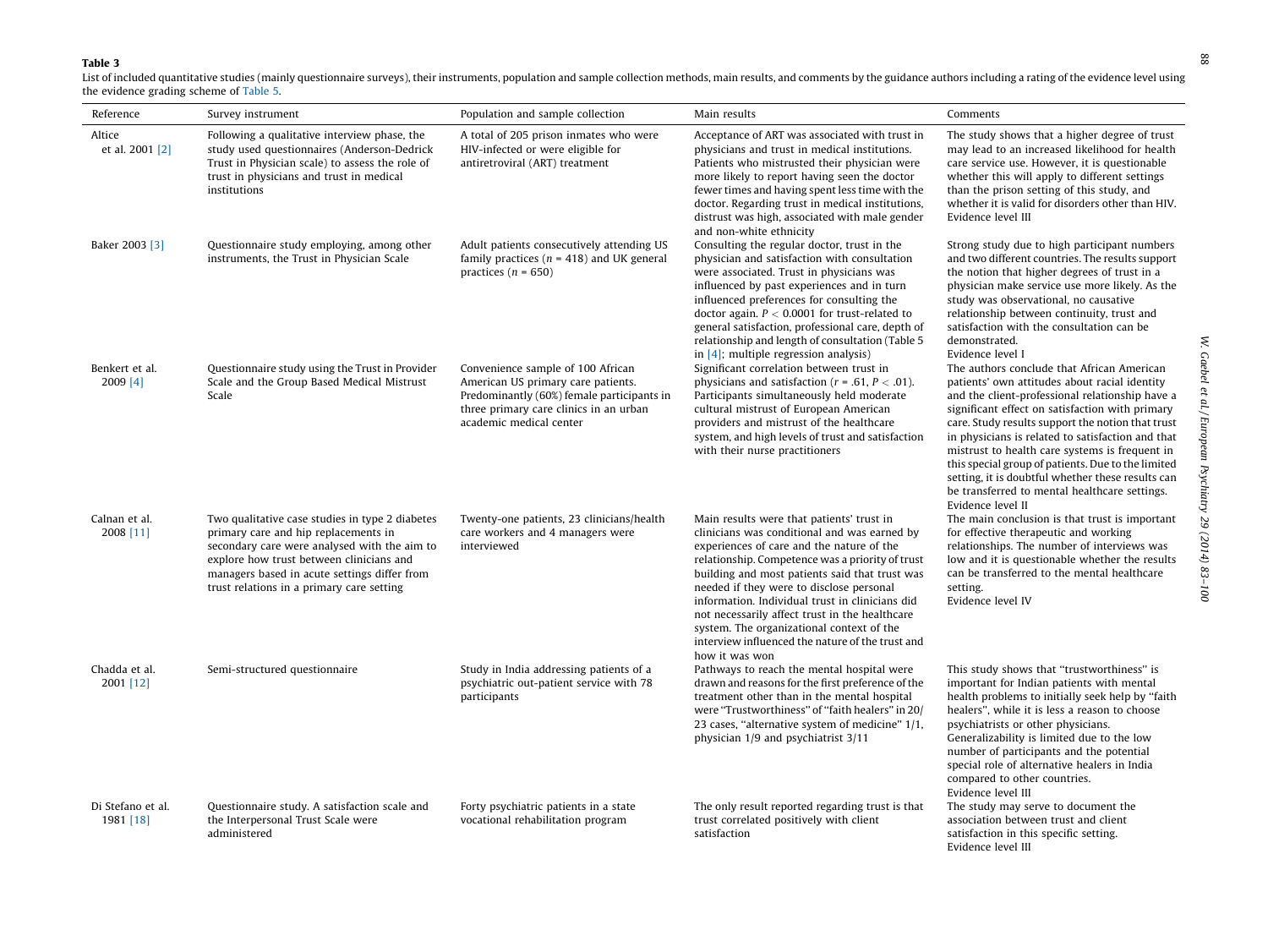| Table 3 (Continued)            |                                                                                                                                                                                        |                                                                                                                                                                                                           |                                                                                                                                                                                                                                                                                                                                                                                                                                                                                                     |                                                                                                                                                                                                                                                                                                                                                                                                                                                                                                                                                                                                                                               |
|--------------------------------|----------------------------------------------------------------------------------------------------------------------------------------------------------------------------------------|-----------------------------------------------------------------------------------------------------------------------------------------------------------------------------------------------------------|-----------------------------------------------------------------------------------------------------------------------------------------------------------------------------------------------------------------------------------------------------------------------------------------------------------------------------------------------------------------------------------------------------------------------------------------------------------------------------------------------------|-----------------------------------------------------------------------------------------------------------------------------------------------------------------------------------------------------------------------------------------------------------------------------------------------------------------------------------------------------------------------------------------------------------------------------------------------------------------------------------------------------------------------------------------------------------------------------------------------------------------------------------------------|
| Reference                      | Survey instrument                                                                                                                                                                      | Population and sample collection                                                                                                                                                                          | Main results                                                                                                                                                                                                                                                                                                                                                                                                                                                                                        | Comments                                                                                                                                                                                                                                                                                                                                                                                                                                                                                                                                                                                                                                      |
| Donnelly et al.<br>2011 [19]   | Questionnaire study (Interpersonal Trust in<br>Physician Scale). Both patients and carers<br>(nurses and psychiatrists) answered a modified<br>version of the Trust in Physician Scale | Forensic patients in a forensic and a<br>medium secure mental hospital in Ireland<br>before and after mental health review<br>hearings. 83 respondents were recruited<br>before and 75 after the hearings | After the hearings, trust by patients towards<br>doctors and nurses declined. Perceived coercion<br>did not affect the results. Negative perception of<br>the psychiatrist was a determinant of the trust<br>level assigned by the patients. Pre-hearing trust<br>levels predicted the subsequent hearing ratings                                                                                                                                                                                   | Negatively perceived hearings diminished trust<br>by the patient for his/her psychiatric staff. The<br>study indicates that mental health hearings,<br>which are negatively perceived, diminish trust.<br>The study provides interesting data for the role<br>of trust for patient care relationships in forensic<br>or other secure settings but it is questionable<br>whether this can be generalized to all in-<br>patients with mental disorders.<br>Evidence level III                                                                                                                                                                   |
| Ghanizadeh et al.<br>2008 [22] | Self-reported questionnaire                                                                                                                                                            | One hundred persons from the general<br>population in Iran, 80 parents with children<br>with psychiatric disorders and 100 school<br>teachers                                                             | "Didn't know who to trust" was one of the<br>barriers to seeking help with mental problems<br>reported in the three groups (general<br>population 6.0%, parents 3.8%, teachers 3%) and<br>was one of the many barriers identified as<br>"barrier related to perceptions of mental health<br>services". No further analyses regarding trust<br>are provided                                                                                                                                          | This study indicates that there are many<br>barriers and trust - at least in the Iranian<br>population – plays only a minor role. The study<br>is limited by the fact that 34% reported logistic<br>barriers, which seems high compared to other<br>countries, while barriers related to perceptions<br>of mental health problems ranged at about 30%.<br>Limitations like skewed age and educational<br>level are mentioned, but not accounted for.<br>Culturally influenced bias is also mentioned,<br>but not further discussed or addressed in the<br>analysis. The generalizibility of the results is<br>doubtful.<br>Evidence level III |
| Goold et al.<br>2006 [24]      | Questionnaire-based telephone interviews<br>using a newly developed questionnaire to<br>assess trust in insurers                                                                       | Four hundred telephone interviews with US<br>adults $>$ 18 years with health insurance                                                                                                                    | Insurer trust correlated strongly with trust in<br>doctors and satisfaction with care. Several<br>domains of trust in insurers could be identified.<br>Administrative competence, clinical<br>competence, advocacy and beneficence,<br>fairness, honesty and openness and one global<br>item emerged as components of patients'/<br>users'/potential users' trust in insurers                                                                                                                       | The study shows that trust in insurer depends<br>on similar factors as trust in physicians and that<br>both are connected.<br>Evidence level II                                                                                                                                                                                                                                                                                                                                                                                                                                                                                               |
| Jang et al.<br>2005 [31]       | In-person interviews                                                                                                                                                                   | 230 Koreans living in the US<br>aged > 60 years                                                                                                                                                           | Patient trust in Western medicine was<br>associated with a better perception of one's<br>health, fewer hospital visits and greater<br>satisfaction with healthcare services                                                                                                                                                                                                                                                                                                                         | As the setting was limited to higher-aged<br>Koreans in the US, its results cannot be<br>generalized or be directly transferred to the<br>situation in mental healthcare.<br>Evidence level II                                                                                                                                                                                                                                                                                                                                                                                                                                                |
| Kao et al.<br>1998 [34]        | Telephone interviews. A patient questionnaire<br>was used to assess trust in physicians                                                                                                | 292 adult ( $>$ 18) in Atlanta (GA, USA), who<br>were all members of a national managed<br>care organization at the time of the study                                                                     | Patients who had choice of physician, had a<br>longer relationship with their physician, and<br>who trusted their HMO were more likely to<br>trust their physician                                                                                                                                                                                                                                                                                                                                  | This study shows that in an unselected, general<br>population sample, trust in physicians is high<br>and related to choice and continuity of the<br>relationship.<br>Evidence level II                                                                                                                                                                                                                                                                                                                                                                                                                                                        |
| Leisen et al.<br>2004 [40]     | Self-administered questionnaire study                                                                                                                                                  | Employees of a southwestern US service<br>organization (241 respondents among 1500<br>surveyed employees). 214 respondents<br>were analysed                                                               | Structural equation modeling was used to<br>delineate the relationships between trust and<br>several organizational features. Patient trust in<br>their physicians correlated with the length of<br>the partnership and satisfaction with the<br>physician. Both trust and satisfaction affected<br>relationship outcomes positively (likelihood of<br>referring to a friend), following the doctor's<br>recommendation, returning for care and<br>reporting that the quality of care was excellent | Systematic modeling of the relationship<br>between trust and organizational features is a<br>major strength of this study. However, mental<br>healthcare was not addressed specifically and<br>the focus on one regional sampling area limits<br>the transferability to mental healthcare.<br>Evidence level I                                                                                                                                                                                                                                                                                                                                |
| Minamisawa<br>et al. 2011 [45] | Cross-sectional questionnaire survey (Trust in<br>Physician Scale)                                                                                                                     | Five hundred and four adult patients<br>consecutively visiting two Japanese clinics<br>for mental disorders as outpatients                                                                                | A duration of treatment $> 1$ year and a clinical<br>expertise of the treating psychiatrist<br>of $> 10$ years were associated with higher trust<br>levels. Patients with a neurotic disorder (ICD-10<br>F4) showed significantly less trust than patients<br>with affective disorders (ICD-10 F3)                                                                                                                                                                                                  | The authors conclude that close attention<br>should be paid to psychiatric patients who are<br>relatively new to a specific mental health<br>setting.<br>Evidence level I                                                                                                                                                                                                                                                                                                                                                                                                                                                                     |

W.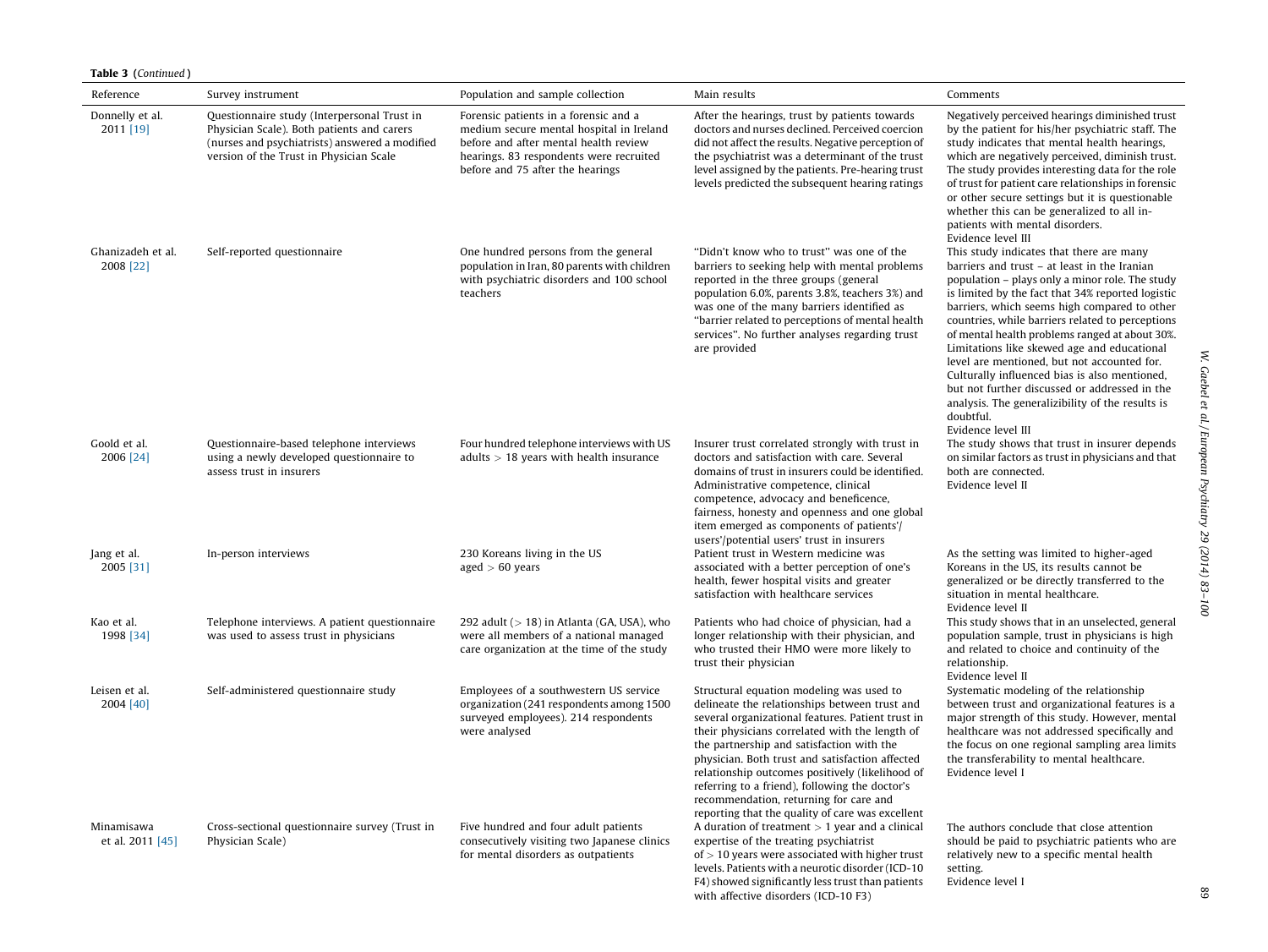| Reference                             | Survey instrument                                                                                                                                                          | Population and sample collection                                                                                                                                                                                                                                                           | Main results                                                                                                                                                                                                                                                                                                                                                                                                                                                                                             | Comments                                                                                                                                                                                                                                                                                                                                                                                                                    |
|---------------------------------------|----------------------------------------------------------------------------------------------------------------------------------------------------------------------------|--------------------------------------------------------------------------------------------------------------------------------------------------------------------------------------------------------------------------------------------------------------------------------------------|----------------------------------------------------------------------------------------------------------------------------------------------------------------------------------------------------------------------------------------------------------------------------------------------------------------------------------------------------------------------------------------------------------------------------------------------------------------------------------------------------------|-----------------------------------------------------------------------------------------------------------------------------------------------------------------------------------------------------------------------------------------------------------------------------------------------------------------------------------------------------------------------------------------------------------------------------|
| Möller-Leimkühler<br>et al. 2002 [47] | In-person questionnaire survey                                                                                                                                             | Ninety-one in-patients of a psychiatric<br>department in Munich, Germany. Length of<br>in-patient stay had to be at least one weak                                                                                                                                                         | Trust in physicians and trust in medication are<br>mentioned in one figure and high trust was<br>correlated with patient satisfaction (Table 2 in<br>$[47]$ .                                                                                                                                                                                                                                                                                                                                            | The study is important, as it is one of the few,<br>which deals with psychiatric in-patients. It<br>shows that psychiatric patient satisfaction is<br>correlated both with medication trust and<br>physician trust. Its generalizibility is limited<br>due to the single department setting.<br>Evidence level II                                                                                                           |
| Mohseni et al.<br>2007 [46]           | Postal questionnaire survey in southern<br>Sweden                                                                                                                          | Random sampling, 27,963 respondents (age<br>18-80 years)                                                                                                                                                                                                                                   | Respondents born outside Sweden, with low/<br>medium education, low generalized trust and<br>low institutional trust, had significantly higher<br>odds ratios of poor self-related health                                                                                                                                                                                                                                                                                                                | A highly representative study of a very large<br>sample. Shows that trust in healthcare<br>institutions is correlated with generalized trust,<br>socio-demographical variables and self-rated<br>health.<br>Evidence level I                                                                                                                                                                                                |
| Musa 2009 [48]                        | Telephone questionnaire survey. The study<br>used abbreviated trust scales                                                                                                 | Older (mean age 74 years) black and white<br>Americans with 1681 respondents                                                                                                                                                                                                               | Black people had significantly less trust in their<br>own physician and greater trust in informal<br>health information sources. Greater trust in<br>one' own physician was associated with<br>utilization of routine checkups, PSA screening<br>and mammograms, but not with influenza<br>vaccination                                                                                                                                                                                                   | Trust in physicians was related to use of<br>prevention. The study is highly representative<br>of older men, but the generalizibility of the<br>results to mental healthcare is questionable.<br>Evidence level II                                                                                                                                                                                                          |
| Plomp et al.<br>2010 [50]             | An explorative, cross-sectional study in which<br>trust and vulnerability were measured<br>quantitatively (questionnaire) and qualitatively<br>(semi-structured interview) | The sample was obtained from a Dutch<br>academic hospital setting with three strata<br>(workers absent at least 6 weeks a year,<br>absent for at least 6 weeks in the year<br>before, and workers with absence of less<br>than one week in two years). Sixty-eight<br>workers participated | The urgency or threat of vulnerability (current<br>reported poor health, high workload and high<br>absenteeism) explained the relationship<br>between trust and vulnerability. The<br>hypothesis of vulnerability leading to lower<br>trust was only applicable to patients with good<br>health and low workload. Although trust was<br>higher in patients with poor health and high<br>workload, the hypothesis that the trust level<br>was higher in more vulnerable persons could<br>not be confirmed | Trust in physicians and the need for trust vary<br>with the character and severity of ill health.<br>Shows the complex interrelationship between<br>trust in physicians and vulnerability to ill<br>health. Limited generalizibility and<br>representativity because only one employer<br>was studied and the number of participants<br>was low. Mental healthcare was not specifically<br>addressed.<br>Evidence level III |
| Safran et al.<br>1998 [52]            | Primary healthcare questionnaire containing<br>items on trust, which are, however, not<br>specified in the published paper                                                 | 6094 respondents were included and came<br>from a study population of adults<br>subscribed to state worker health plans                                                                                                                                                                    | Patients' trust in their physicians was strongly<br>associated with adherence, and trust was the<br>variable most strongly associated with patients'<br>satisfaction with their physician                                                                                                                                                                                                                                                                                                                | Supports the idea that trust is an important<br>determinant of satisfaction and adherence.<br>Although the associations between trust and<br>provider adherence was strong, the study is<br>limited due to its little information about the<br>assessment instrument regarding trust.<br>Evidence level III                                                                                                                 |
| Schneider et al.<br>2004 [53]         | Questionnaire-based study including a trust in<br>physician scale                                                                                                          | 620 US private practices patients with HIV<br>infection and antiretroviral therapy<br>indication                                                                                                                                                                                           | Trust in physicians was associated with<br>adherence to antiretroviral treatment.<br>Significant associations were found, although<br>other factors than trust had stronger influences<br>on ART adherence (Tables 2 and 4 in [53])                                                                                                                                                                                                                                                                      | Trust in physicians is one of the factors<br>associated with ART therapy adherence. The<br>study is limited due to the special patient<br>population studied.<br>Evidence level III                                                                                                                                                                                                                                         |
| Tang et al.<br>2013 [57]              | Questionnaires                                                                                                                                                             | Chinese household study in a<br>representative sample of 3306 community-<br>dwelling persons                                                                                                                                                                                               | A probit model analysis showed that trust in<br>doctors, trust in prescription, and trust in<br>recommended medical examination were<br>"considerations" in generating life satisfaction                                                                                                                                                                                                                                                                                                                 | While the study has a large number of<br>participants, its transferability to mental<br>healthcare issues is questionable<br>Evidence model III                                                                                                                                                                                                                                                                             |
| Tarn et al.<br>2013 [58]              | Self-administered cross-sectional<br>questionnaire. Trust in physicians was assessed<br>with 3 questions only                                                              | Community-based samples of 539 English-<br>speaking Japanese Americans, 340<br>Japanese-speaking Japanese Americans,<br>and 304 Japanese living in Japan                                                                                                                                   | There were complex differences in trust<br>between these groups and these showed that<br>religiosity, autonomy preferences, and<br>acculturation were strongly related to trust in<br>one's physician. The strong relation of trust<br>with ethnic match and the loss of trust when<br>patients reported leaving a preferred physician<br>suggested unexpected consequences to<br>patients not able to continue with their                                                                               | Although the generalizibility of the results is<br>limited due to the focus on Japanese ethnicity,<br>the study shows the influences of ethnicity on<br>patient trust in physicians.<br>Evidence level II                                                                                                                                                                                                                   |

patients not asset to<br>preferred physician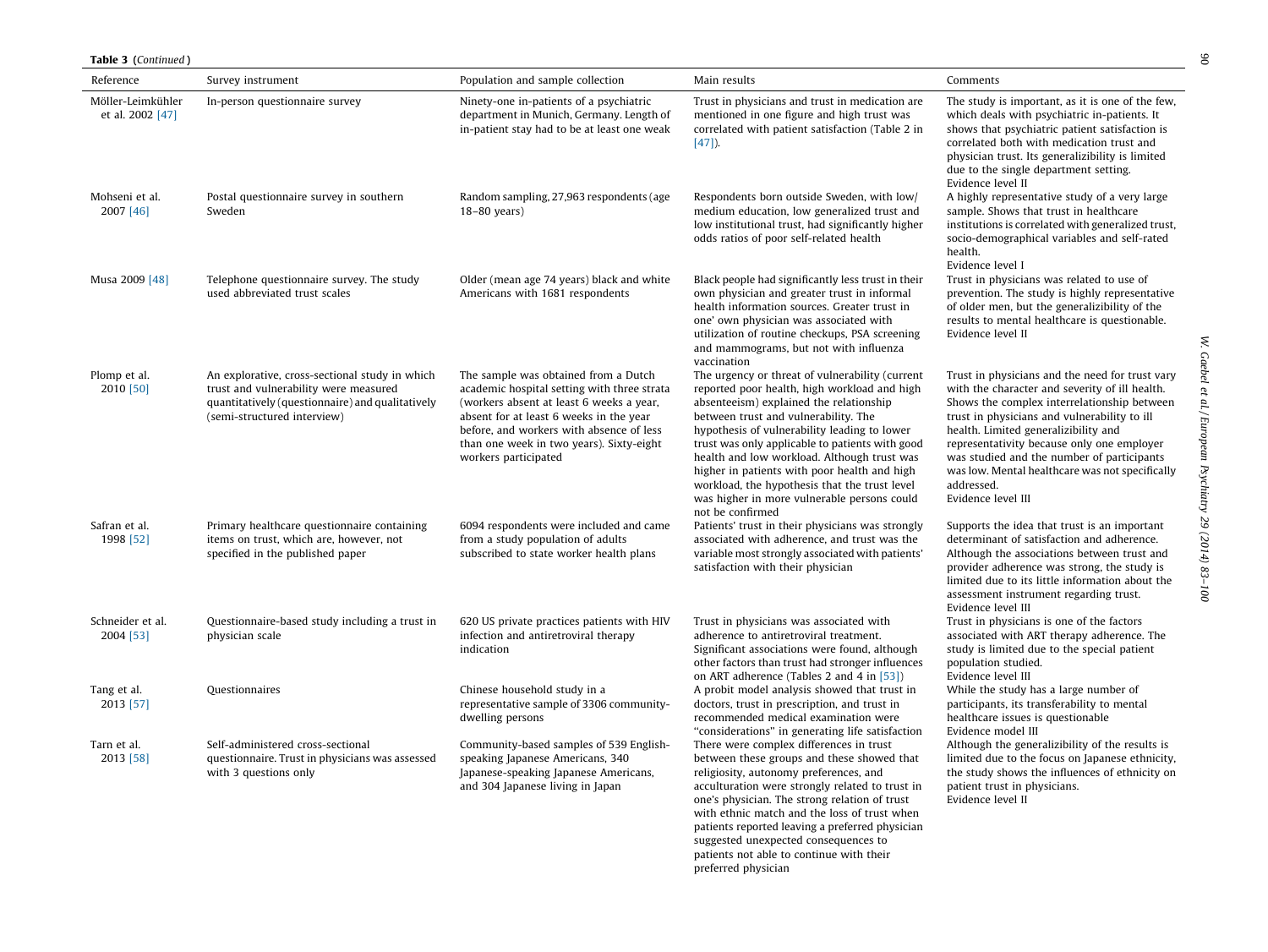| Table 3 (Continued)        |                                                                                                                                                                                                                                                                                                                                                                                                                                                         |                                                                                                                                                                                                                                                   |                                                                                                                                                                                                                                                                                                                                                                                                                                                                                                                                                                                                                                                                                                                                                                                                                                                                                                   |                                                                                                                                                                                                                                                                                                                                                                                                                                                                                                 |
|----------------------------|---------------------------------------------------------------------------------------------------------------------------------------------------------------------------------------------------------------------------------------------------------------------------------------------------------------------------------------------------------------------------------------------------------------------------------------------------------|---------------------------------------------------------------------------------------------------------------------------------------------------------------------------------------------------------------------------------------------------|---------------------------------------------------------------------------------------------------------------------------------------------------------------------------------------------------------------------------------------------------------------------------------------------------------------------------------------------------------------------------------------------------------------------------------------------------------------------------------------------------------------------------------------------------------------------------------------------------------------------------------------------------------------------------------------------------------------------------------------------------------------------------------------------------------------------------------------------------------------------------------------------------|-------------------------------------------------------------------------------------------------------------------------------------------------------------------------------------------------------------------------------------------------------------------------------------------------------------------------------------------------------------------------------------------------------------------------------------------------------------------------------------------------|
| Reference                  | Survey instrument                                                                                                                                                                                                                                                                                                                                                                                                                                       | Population and sample collection                                                                                                                                                                                                                  | Main results                                                                                                                                                                                                                                                                                                                                                                                                                                                                                                                                                                                                                                                                                                                                                                                                                                                                                      | Comments                                                                                                                                                                                                                                                                                                                                                                                                                                                                                        |
| Thom et al.<br>2002 [60]   | Telephone and questionnaire-based interviews<br>including the Patient Trust in Physician Scale                                                                                                                                                                                                                                                                                                                                                          | About 732 patients in US managed care<br>settings                                                                                                                                                                                                 | Patient trust in physicians was associated with<br>fulfillment of patient service requests, kind of<br>physician (higher for cardiologists than general<br>internists), number of visits, continuity of<br>service for $> 6$ months, and had a U-shaped<br>relation with age (highest in the age groups 19-<br>29 and 70+). Level of trust was associated with<br>satisfaction with the consultation and there<br>was a positive association between patient<br>trust and symptom improvements after 2<br>weeks. Higher trust was also associated with an<br>intention to follow medical advice. Patients<br>with lower trust were more likely to report that<br>requested or needed services were not provided                                                                                                                                                                                   | Trust in physicians correlated with service use<br>characteristics.<br>Evidence level I                                                                                                                                                                                                                                                                                                                                                                                                         |
| Van der Schee<br>2007 [62] | Postal questionnaire survey                                                                                                                                                                                                                                                                                                                                                                                                                             | Adult general population: in The<br>Netherlands from the Dutch Health Care<br>Consumer Panel ( $n = 1415$ ), in Germany<br>from the Bertelsmann Health Care Monitor<br>$(n = 1514)$ and in England and Wales in a<br>random sample ( $n = 1155$ ) | While trust levels in six dimensions (patient<br>focus of providers, confidence in macro level<br>policies, professional expertise, quality of care,<br>information supply and quality of cooperation)<br>were comparable in England and Wales and The<br>Netherlands, they were comparatively lower in<br>Germany (both for health care professions and<br>institutions/services). Mental health services<br>were not assessed in Germany, but in England<br>and Wales and The Netherlands, trust levels in<br>mental health services were lower than trust<br>levels in general hospitals and reached only the<br>trust level of nursing homes                                                                                                                                                                                                                                                  | Highly representative study from three<br>European countries. Supports the idea that trust<br>in healthcare professions and health care<br>systems varies between countries, and that<br>trust in mental health care services is lower<br>compared to general health care services.<br>Limitations apply due to translation issues of<br>the term "trust" ("Vertrauen" vs. "vertrouwen"<br>vs. "confidence") and a recruitment mix of<br>panel members and random sampling.<br>Evidence level I |
| Verhaeghe<br>2011 [63]     | Questionnaire study. Trust was measured with<br>a modified "Trust in Physician Scale"                                                                                                                                                                                                                                                                                                                                                                   | Psychiatric patients in Belgium (36 centers:<br>8 psychiatric hospitals, 7 general hospitals,<br>8 day activity centers, 7 psychiatric<br>rehabilitation centers, 6 CMHC). 846<br>respondents of which 650 could be used for<br>the analyses      | The main results were:<br>several background variables were related to<br>trust – older patients had more trust in their<br>doctors. Patients with more symptoms, those<br>with psychotic disorders, those with stigma<br>experiences, those with a high degree of self-<br>stigma and those receiving more intensive care<br>had less trust in their carers. For satisfaction<br>with services, trust was the most important<br>determinant, and trust partially mediated the<br>effects of stigma on satisfaction                                                                                                                                                                                                                                                                                                                                                                               | Supports the notion that trust is important for<br>psychiatric patients and that trust is influenced<br>by several variables<br>Evidence level I                                                                                                                                                                                                                                                                                                                                                |
| Whetten<br>2006 [64]       | Questionnaire study. Minority vs. non-minority<br>participants were compared. Three items<br>related to trust in their providers were<br>assessed. The questions were: "Your doctors<br>want to give you the best care possible", "How<br>much do you trust your HIV doctor or clinic to<br>offer you the best medical care they can<br>provide?" and "How much do you trust your<br>HIV doctor or clinic to put your health above<br>everything else?" | Six hundred and eleven HIV patients                                                                                                                                                                                                               | Mean rating of trust towards doctors was high<br>(mean 13.5 on a scale up to 15), but distrust in<br>government was high $(6.5 \text{ on a scale of } 2-10)$ . t-<br>Tests showed that minority patients who<br>distrusted their provider were less likely to visit<br>their provider 3 or more times ( $P < .05$ ).<br>Physical health and mental health scored lower<br>if respondents distrusted their provider, but no<br>exact figures were given. Logistic regression<br>analyses showed that trust in doctors was<br>associated significantly with outcome<br>variables: 3 or more HIV related visits, fewer<br>emergency room visits, greater likelihood of<br>taking antiretroviral, better mental and<br>physical health. Taken together, trust was<br>associated with more appropriate healthcare<br>and better health outcome. Trust was<br>significantly associated with service use | Distrust towards doctors and the government<br>was a barrier to service use and impaired<br>healthcare. Transferability to mental healthcare<br>is questionable.<br>Evidence level III                                                                                                                                                                                                                                                                                                          |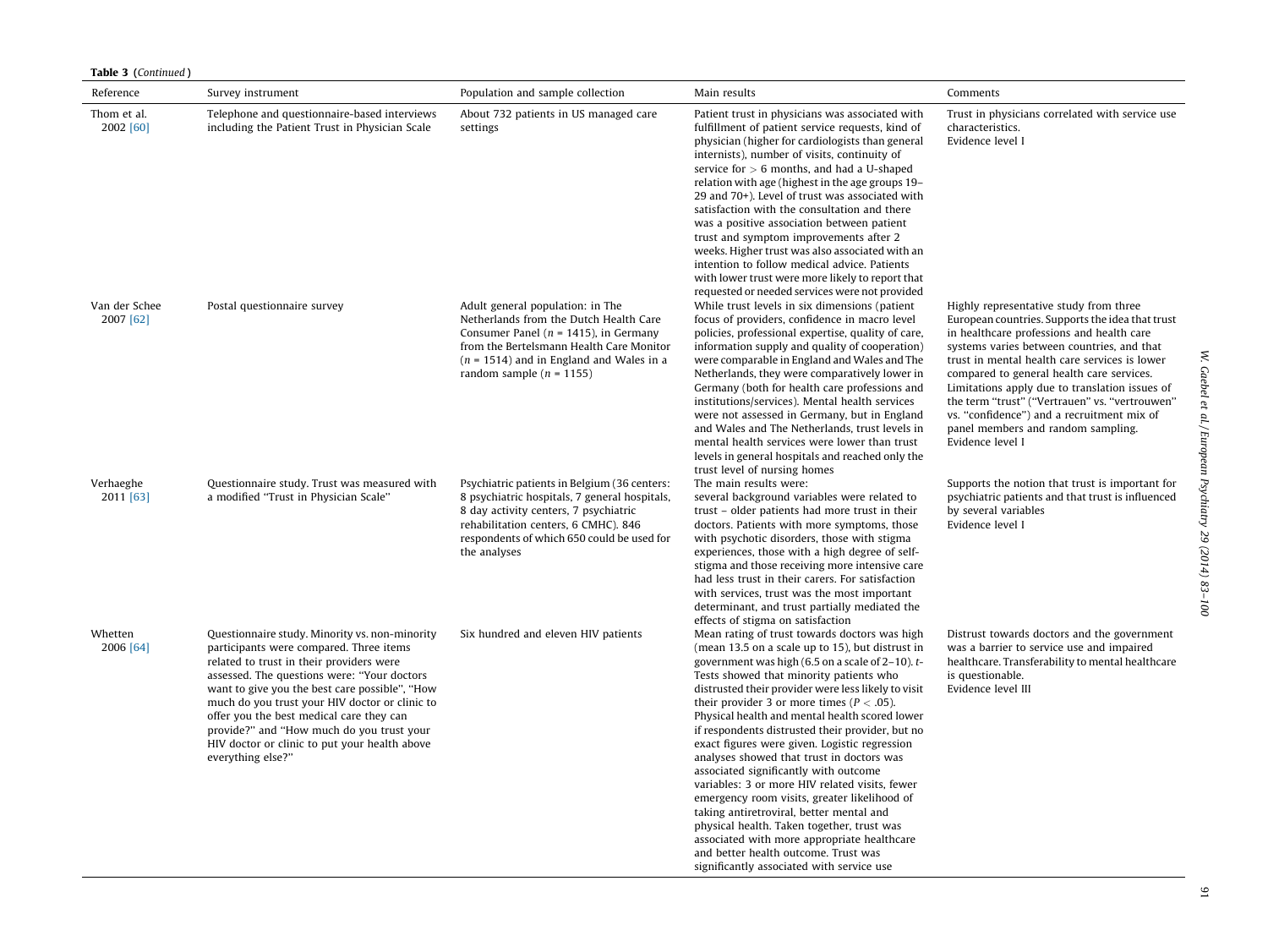<span id="page-9-0"></span>List of included qualitative studies, their data collection methods, methods of process and analysis, population and sample collection methods, main results and comments by the guidance authors including a rating of the ev level using the evidence grading scheme of [Table](#page-13-0) 5.

| Reference                   | Data collection                                             | Method and process of analysis                                                                                                                                                                                                                                         | Population and sample collection                                                                                                                                                       | Main results                                                                                                                                                                                                                                                                                                                                                                                                                                             | Comments                                                                                                                                                                                                                                                                                                                                                                                                                                                                                                                                                                                                                                                           |
|-----------------------------|-------------------------------------------------------------|------------------------------------------------------------------------------------------------------------------------------------------------------------------------------------------------------------------------------------------------------------------------|----------------------------------------------------------------------------------------------------------------------------------------------------------------------------------------|----------------------------------------------------------------------------------------------------------------------------------------------------------------------------------------------------------------------------------------------------------------------------------------------------------------------------------------------------------------------------------------------------------------------------------------------------------|--------------------------------------------------------------------------------------------------------------------------------------------------------------------------------------------------------------------------------------------------------------------------------------------------------------------------------------------------------------------------------------------------------------------------------------------------------------------------------------------------------------------------------------------------------------------------------------------------------------------------------------------------------------------|
| Booth et al.<br>2004 [5]    | Focus groups ( $n = 81$ ; average<br>group size 10 members) | Tape-recorded and transcribed sessions<br>were analysed, partly ( $n = 51$ ) with the<br>support of a computer software<br>$(NUD^*IST)$                                                                                                                                | Quota sampling. Both school attendants<br>and out-of-school adolescents were<br>studied in a qualitative focus group<br>session. The age range was 12-17 years                         | Adolescents were most likely to seek<br>help from those they trusted and when<br>professional help was sought, they<br>preferred someone they knew and<br>trusted. Barriers to accessing health<br>care were concerns about<br>confidentiality, discomfort in disclosing<br>health concerns, and accessibility and<br>characteristics of services. Although<br>trust emerged as a topic, no further<br>details are evident from the study                | This study intended to discover factors<br>which influence access to primary care<br>among adolescents in Australia (New<br>South Wales). A limitation is that this<br>study deals with healthcare in general<br>and not mental healthcare. Also, there<br>are no rich details about the results<br>concerning trust in this study.<br>Evidence level II                                                                                                                                                                                                                                                                                                           |
| Borba et al.<br>2012 [6]    | Face-to-face interviews                                     | Interviews were audiotaped and<br>transcribed verbatim. Transcripts were<br>coded using the NVIVO software and<br>coded for categories by two<br>investigators. A codebook was<br>developed and used for subsequent<br>interviews or recoding of initial<br>interviews | Purposive sample of 30 low income<br>urban women with a diagnosis of a<br>serious mental illness from an NIMH-<br>sponsored parent trial                                               | Women who reported feeling<br>understood and trusted by their mental<br>health provider tended to be more<br>engaged with the healthcare system in<br>general (p. e219). Women who trusted<br>their mental health providers trusted<br>them when they referred them to other<br>medical healthcare services                                                                                                                                              | No quantitative data are provided to<br>strengthen the conclusions. Therefore,<br>the evidence here is weak.<br>Evidence level III                                                                                                                                                                                                                                                                                                                                                                                                                                                                                                                                 |
| Brown et al.<br>2012 [7]    | Semi-structured interviews                                  | Double-coding of interviews followed<br>by a three-step analytic procedure<br>including software (NVIVO)-supported<br>coding was performed                                                                                                                             | Eight patients, health care managers<br>$(n = 3)$ and professional carers $(n = 10)$<br>in a single location in the UK. Service<br>users were in treatment for a psychotic<br>disorder | Trust was referred to by patients and<br>professionals as fundamental to the<br>openness of communication. High trust<br>relations required less time and<br>resources due to the efficient way of<br>communication, which ensued (p. 257)                                                                                                                                                                                                               | Mostly narrative description with a low<br>number of interviews. Limited setting<br>and low number of interviews limit<br>generalizibility. The authors conclude:<br>"Findings suggest that while existing<br>foci on risk are at times counter-<br>productive, trust plays a significant role<br>in service users' initial and ongoing<br>engagement, communication and<br>cooperation with professionals. Yet,<br>inherent obstacles to trust within<br>mental healthcare contexts remain, due<br>to cultural pressures on professionals,<br>the nature of the illness experience and<br>negative past experiences of in-patient<br>care."<br>Evidence level III |
| Gilburt et al.<br>2008 [23] | Interview study                                             | Audiotaped conversations were<br>analysed using a categorical, inductive<br>thematic analysis procedure by two<br>analysts                                                                                                                                             | Nineteen service users who had all had<br>inpatient stays in psychiatric hospitals<br>in London were interviewed                                                                       | Trust was a topic in all conversations<br>and important for providing positive<br>service experiences. Trust was linked to<br>safety and coercion. Staffs were trusted<br>if being professional, able to manage<br>situations in which patient safety was<br>at risk, flexible, non-coercive,<br>committed and caring. No quantitative<br>analyses were provided. The authors<br>conclude that a lack of trust is a barrier<br>to positive relationships | This study provides qualitative data on<br>the components of trust from the<br>service users' point of view. The chapter<br>on "trust" is short, gives few figures and<br>therefore it is questionable whether all<br>perspectives were explored. The<br>generalisability of the results is<br>questionable due to the small number<br>of participants and the focus on London<br>patients with admittance to mental<br>hospitals without considering other<br>service settings.                                                                                                                                                                                   |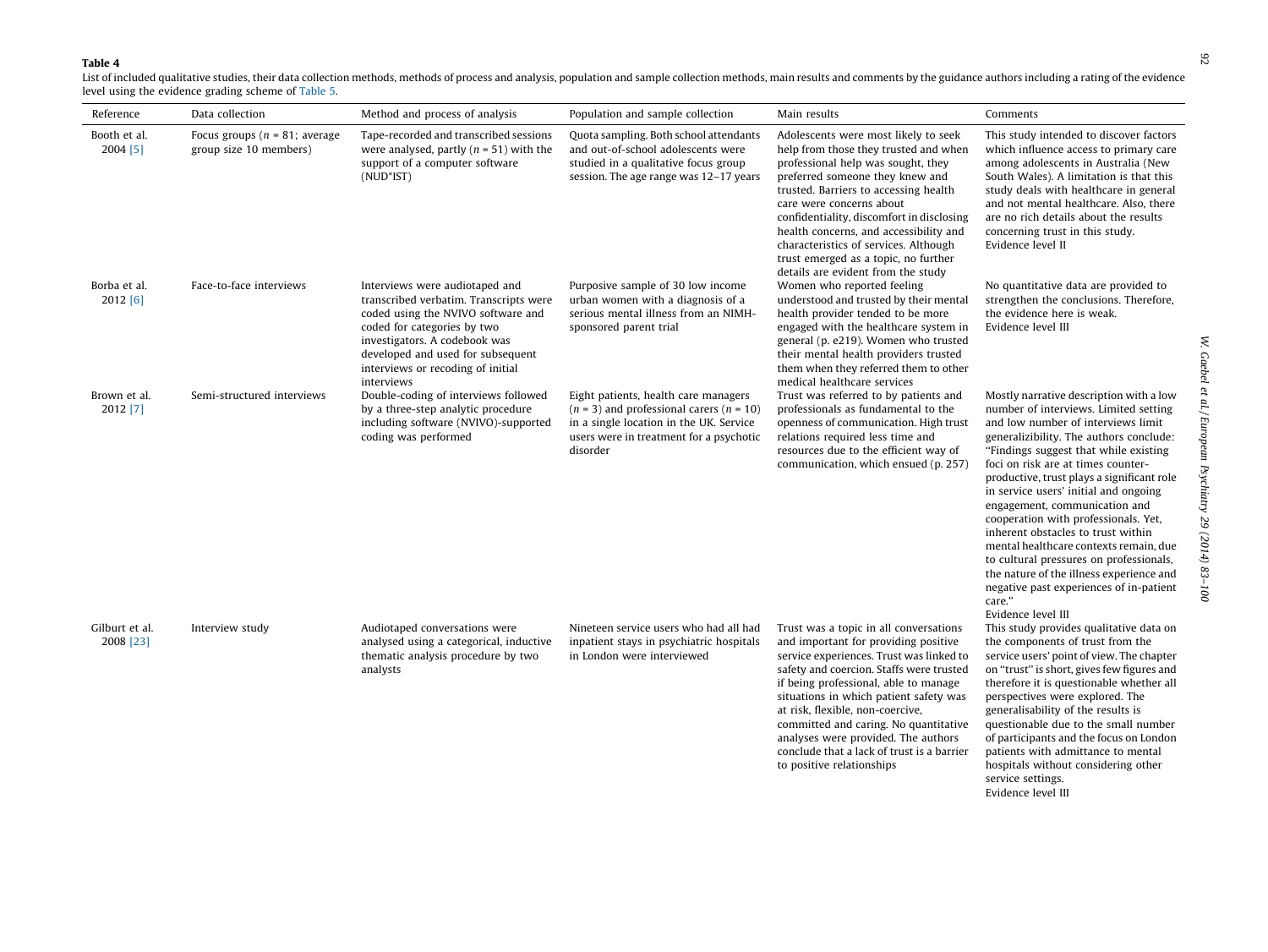|                             | Table 4 (Continued)                                                                                            |                                                                                                                                                                                                                                                                                                       |                                                                                                                                                       |                                                                                                                                                                                                                                                                                                                                                                                                                                                                                                                 |                                                                                                                                                                                                                                                                                                                                                                                                                       |
|-----------------------------|----------------------------------------------------------------------------------------------------------------|-------------------------------------------------------------------------------------------------------------------------------------------------------------------------------------------------------------------------------------------------------------------------------------------------------|-------------------------------------------------------------------------------------------------------------------------------------------------------|-----------------------------------------------------------------------------------------------------------------------------------------------------------------------------------------------------------------------------------------------------------------------------------------------------------------------------------------------------------------------------------------------------------------------------------------------------------------------------------------------------------------|-----------------------------------------------------------------------------------------------------------------------------------------------------------------------------------------------------------------------------------------------------------------------------------------------------------------------------------------------------------------------------------------------------------------------|
| Reference                   | Data collection                                                                                                | Method and process of analysis                                                                                                                                                                                                                                                                        | Population and sample collection                                                                                                                      | Main results                                                                                                                                                                                                                                                                                                                                                                                                                                                                                                    | Comments                                                                                                                                                                                                                                                                                                                                                                                                              |
| Hem et al.<br>2008 [28]     | Ward observation and<br>interviews                                                                             | Field notes from participant<br>observation (213 hours) and<br>transcribed interviews                                                                                                                                                                                                                 | Five patients and six nurses from an<br>open seclusion unit in a Norwegian<br>acute psychiatric department                                            | The authors found that "control" due to<br>security measures was a central topic.<br>Trust itself was not addressed, but the<br>authors interpret the strict control<br>enforced and the distance between<br>patients and nurses as an "expression of<br>the staff's distrust". Also, the authors<br>interpret the patients' various actions<br>as signs of distrust                                                                                                                                            | The study provides interesting insights<br>into the role of control in secure<br>psychiatric settings, but the relation to<br>trust here is an interpretation by the<br>authors and not directly studied here.<br>Also, the methodology of how<br>observations and interviews were<br>analysed is not clearly described. Much<br>of the discussion is centered on a single<br>case description.<br>Evidence level III |
| Hood et al.<br>2012 [29]    | Interview study                                                                                                | Audio recorded semi-structured<br>interviews were transcribed and coded<br>using NVIVO software. A thematic<br>analysis and template-oriented<br>approach was taken involving teams of<br>analysts. Member checking and peer<br>examination were used to ascertain<br>trustworthiness of the analysis | Middle-aged (40-70 years) African<br>American men (40 interviews)<br>recruited from barbershops                                                       | The respondents put trust as a primary<br>factor for choosing a collaborative or<br>active role in health care decision-<br>making processes. Expertise,<br>information sharing, active listening<br>and relationship length emerged as<br>subthemes of trust                                                                                                                                                                                                                                                   | The study is of a high methodological<br>strength regarding recruitment and<br>analysis. The study cannot be<br>generalized because of its special<br>setting and the age limit for the<br>participants (40-70 years).<br>Evidence level II                                                                                                                                                                           |
| Jesse et al.<br>2008 [32]   | Semi-structured focus group<br>interviews                                                                      | A multistage evaluation process<br>including several researchers was<br>employed based on content analysis<br>supported by a software (NVIVO) and a<br>coding scheme                                                                                                                                  | Twenty-one pregnant or recently<br>pregnant women with low income in<br>the USA                                                                       | Lack of trust was identified by<br>participants as one of the barriers to<br>help-seeking by 19 out of 30 African<br>American women and 2 out of 6<br>Caucasian women. These were<br>composed of concerns about broken<br>confidentiality, lack of trust in<br>relationship with providers, privacy<br>concerns, not sharing everything and<br>lack of provider understanding or<br>rapport. All African American<br>respondents named "facilitating trust"<br>as one of the ways to overcome these<br>barriers | The study is limited by the small<br>sample size and the focus on pregnant<br>women, making generalizibility rather<br>unlikely<br>Evidence level III                                                                                                                                                                                                                                                                 |
| Kaiser et al.<br>2010 [33]  | In-person interview study                                                                                      | Descriptive statistics, logistic<br>regression analyses                                                                                                                                                                                                                                               | US breast cancer patients with a regular<br>healthcare provider ( $n = 704$ )                                                                         | Sixty-five percent of patients trusted<br>their regular provider, 84% their<br>diagnosing doctors and 83% their<br>treatment teams. Black women were<br>less likely to trust their regular doctor<br>and Hispanic women were less trusting<br>of their diagnosing doctors                                                                                                                                                                                                                                       | The authors conclude that trust in<br>breast cancer patients is high and that<br>additional work is needed to increase<br>interpersonal trust among black<br>women. High number of patients<br>assures representativity of the sample.<br>The study's generalizibility is limited<br>due to the restriction to the breast<br>cancer diagnosis.<br>Evidence level II                                                   |
| Keating et al.<br>2002 [35] | Telephone survey. Among other<br>instuments, a modified version<br>of the Trust in Physician Scale<br>was used | Descriptive statistics, bi- and multi-<br>variate analyses, logistic regression                                                                                                                                                                                                                       | A total of 2052 patients (mean age<br>46 years, 69% women, 78% white)<br>insured by a large national US health<br>insurer in three metropolitan areas | Each problem experience was<br>associated with lower trust and 5 of 6<br>with overall ratings. The following<br>problem experiences were correlated<br>with considering to change the<br>physician: physicians not always giving<br>answers to questions that are<br>understandable, not always taking<br>enough time and not always giving<br>enough medical information                                                                                                                                       | Taken together, problem experiences in<br>the ambulatory setting were related to<br>lower trust and some were associated<br>with considering changing physicians.<br>Due to its high number of participants,<br>the study results are representative, but<br>middle-aged white urban women are<br>overrepresented. Also, mental<br>healthcare was not separately assessed.<br>Evidence level II                       |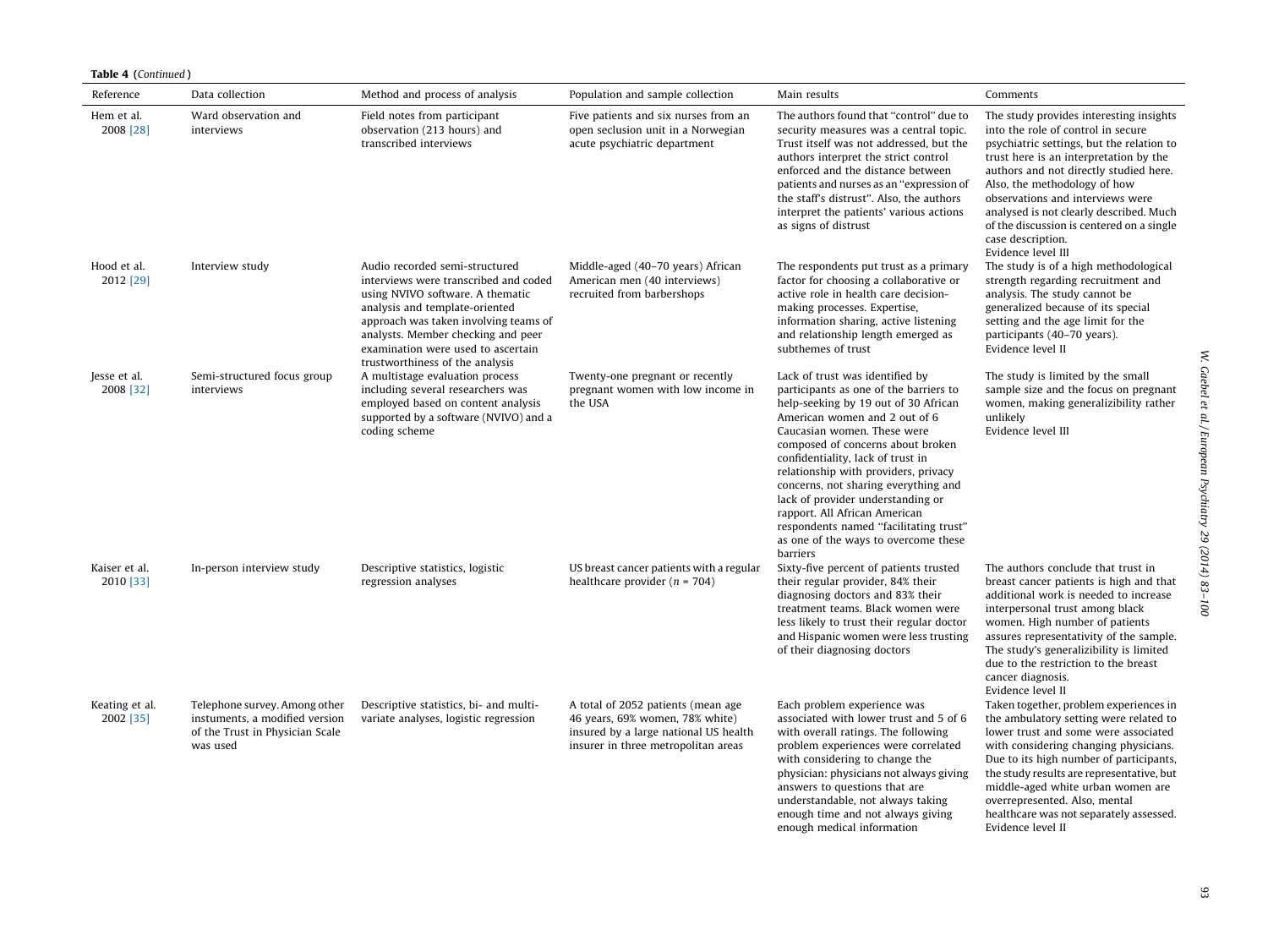|                               | Table 4 (Continued)                                                                                                                          |                                                                                                                                                                                                                    |                                                                                                                                                                                                                                                                                                                                                                                                                                |                                                                                                                                                                                                                                                                                                                                                                                                                                                                                                                                                                                                                            |                                                                                                                                                                                                                                                         |
|-------------------------------|----------------------------------------------------------------------------------------------------------------------------------------------|--------------------------------------------------------------------------------------------------------------------------------------------------------------------------------------------------------------------|--------------------------------------------------------------------------------------------------------------------------------------------------------------------------------------------------------------------------------------------------------------------------------------------------------------------------------------------------------------------------------------------------------------------------------|----------------------------------------------------------------------------------------------------------------------------------------------------------------------------------------------------------------------------------------------------------------------------------------------------------------------------------------------------------------------------------------------------------------------------------------------------------------------------------------------------------------------------------------------------------------------------------------------------------------------------|---------------------------------------------------------------------------------------------------------------------------------------------------------------------------------------------------------------------------------------------------------|
| Reference                     | Data collection                                                                                                                              | Method and process of analysis                                                                                                                                                                                     | Population and sample collection                                                                                                                                                                                                                                                                                                                                                                                               | Main results                                                                                                                                                                                                                                                                                                                                                                                                                                                                                                                                                                                                               | Comments                                                                                                                                                                                                                                                |
| Langley et al.<br>2005 [36]   | Interviews with borderline<br>personality disorder patients<br>and focus group discussions<br>with members of the mental<br>healthcare teams | Textual data were transcribed and<br>systematically analysed for topics                                                                                                                                            | Twenty patients with borderline<br>personality disorder and experiences as<br>in- and outpatients.<br>Interviews and focus groups with<br>psychiatrists, social workers, nurses;<br>$(n = 10)$                                                                                                                                                                                                                                 | Participants identified trust as essential<br>for the establishment and maintenance<br>of a therapeutic alliance. The following<br>subthemes related to trust were<br>identified by patients: trust as a<br>foundation, holding and caring,<br>availability and accessibility, listening -<br>trying to understand, professional<br>attitude, hope. Clinicians identified the<br>following subthemes related to trust: a<br>foundation, hook or anchor, knowing<br>the patient, taking time and start<br>slowly, being there - available and<br>accessible, acknowledging the reality of<br>the patients' experience, hope | It is unclear who analysed the text<br>materials from interviews and the focus<br>groups. Few participants. The<br>generalizibility of the data is limited<br>because only patients with borderline<br>disorder were interviewed.<br>Evidence level III |
| Laugharne et al.<br>2012 [38] | Face-to-face interviews by first<br>author                                                                                                   | Based on grounded theory and<br>thematic analysis. Two researchers<br>analysed the interviews based on<br>predetermined topic guides. Thematic<br>chart grids were derived from the<br>interviews                  | Patients with psychotic illness. The<br>total number of interviews was 22 (16<br>in London and 6 in Cornwall). 20<br>interviews were analysed. The sample<br>was purposive, utilizing as selection<br>criteria gender, ethnicity, diagnosis (the<br>patient's own description of their<br>diagnosis was used) and a history of<br>compulsory detention                                                                         | Factors enhancing patient trust were<br>personal disclosure, caring attitude and<br>small kindnesses, reciprocity of trust,<br>continuity of care, willingness to listen<br>to patients, being positive about the<br>future, honesty in dialogues, reliability<br>and delivering on promises,<br>professional expertise and personal<br>qualities. Factors undermining trust<br>were the nature of the illness,<br>experience of coercive treatment,<br>perceived neglect by services, over-<br>reliance on a scientific model. No<br>quantitative data were given                                                         | The study is of value by nominating<br>factors supporting and undermining<br>patient trust. It is limited by the small<br>number of participants and the focus on<br>patients with psychotic disorders.<br>Evidence level II                            |
| Leavey et al.<br>2011 [39]    | Questionnaires and focus<br>groups                                                                                                           | Two-step mixed methods approach.<br>Descriptive statistics of questionnaire<br>results and software-supported<br>(HyperResearch) coding of transcribed<br>focus group sessions                                     | Questionnaires ( $n = 298$ ) and focus<br>group interviews of 48 healthy young<br>persons aged 14-15 years about help-<br>seeking if mental problems occurred                                                                                                                                                                                                                                                                  | Trust was only a topic in the focus<br>group interviews and "privacy and<br>confidentiality" emerged as the<br>strongest area of consensus amongst<br>the participants. Role misperception<br>was another important issue. No<br>quantitative data were provided                                                                                                                                                                                                                                                                                                                                                           | The study shows that trust plays a role<br>in help-seeking in case of mental<br>problems, but this was not further<br>evaluated.<br>Evidence level I                                                                                                    |
| Maidment et al.<br>2011 [41]  | Focus groups                                                                                                                                 | A mixture of purposive and<br>convenience sampling was applied. The<br>chief investigator carried out a<br>thematic analysis followed by three<br>coding stages and data were reviewed<br>by a second investigator | A total of 20 participants were included.<br>These were users of mental health<br>services: older adults, adults living in<br>the community, and forensic services                                                                                                                                                                                                                                                             | The following main themes related to<br>trust emerged: full communication<br>developed trust, experiencing an<br>adverse event damaged trust, inherent<br>uncertainty and guesswork were<br>barriers to trust, failing to individualize<br>treatment undermined trust, and the<br>use of coercion was related to a lack of<br>trust                                                                                                                                                                                                                                                                                        | The authors discuss that low levels of<br>trust impacted upon medication<br>management, but they do not cite their<br>own data but rather experiences they<br>derived from the scientific literature.<br>Evidence level II                              |
| Mechanic et al.<br>2000 [44]  | Face-to face interviews                                                                                                                      | Objective counts of mentioning. Data<br>were organized using the NUDIST<br>software for analyzing the non-<br>numerical and unstructured qualitative<br>data                                                       | Patients with Lyme disease, breast<br>cancer and mental illnesses (30 in each<br>group). Mental illness patients were<br>from community mental health centers<br>and needed to have a severe mental<br>illness for which they had been seen by<br>a psychiatrist at least twice. Diagnoses<br>included "i.e., major depression, bipolar<br>disorder, schizophrenia or schizoactive<br>disorder, or a serious anxiety disorder" | Patients viewed trust as an iterative<br>process and commonly tested<br>physicians against their knowledge and<br>expectations. Listening was a central<br>focus. Mean patient counts of trust<br>dimensions varied between the three<br>disorders and were highest for<br>confidentiality in mental illness<br>patients. Another central issue for<br>patients with mental illness was the<br>physicians' knowledge of and efforts to<br>reduce medication side effects                                                                                                                                                   | The study is of importance in its<br>comparison of different disorders and<br>its objective way of analysis. The low<br>number of patients per diagnostic<br>group limits the generalizibility of the<br>study results.<br>Evidence level II            |

94

Gaebel et al. / European Psychiatry 29 (2014) 83–100 94

W.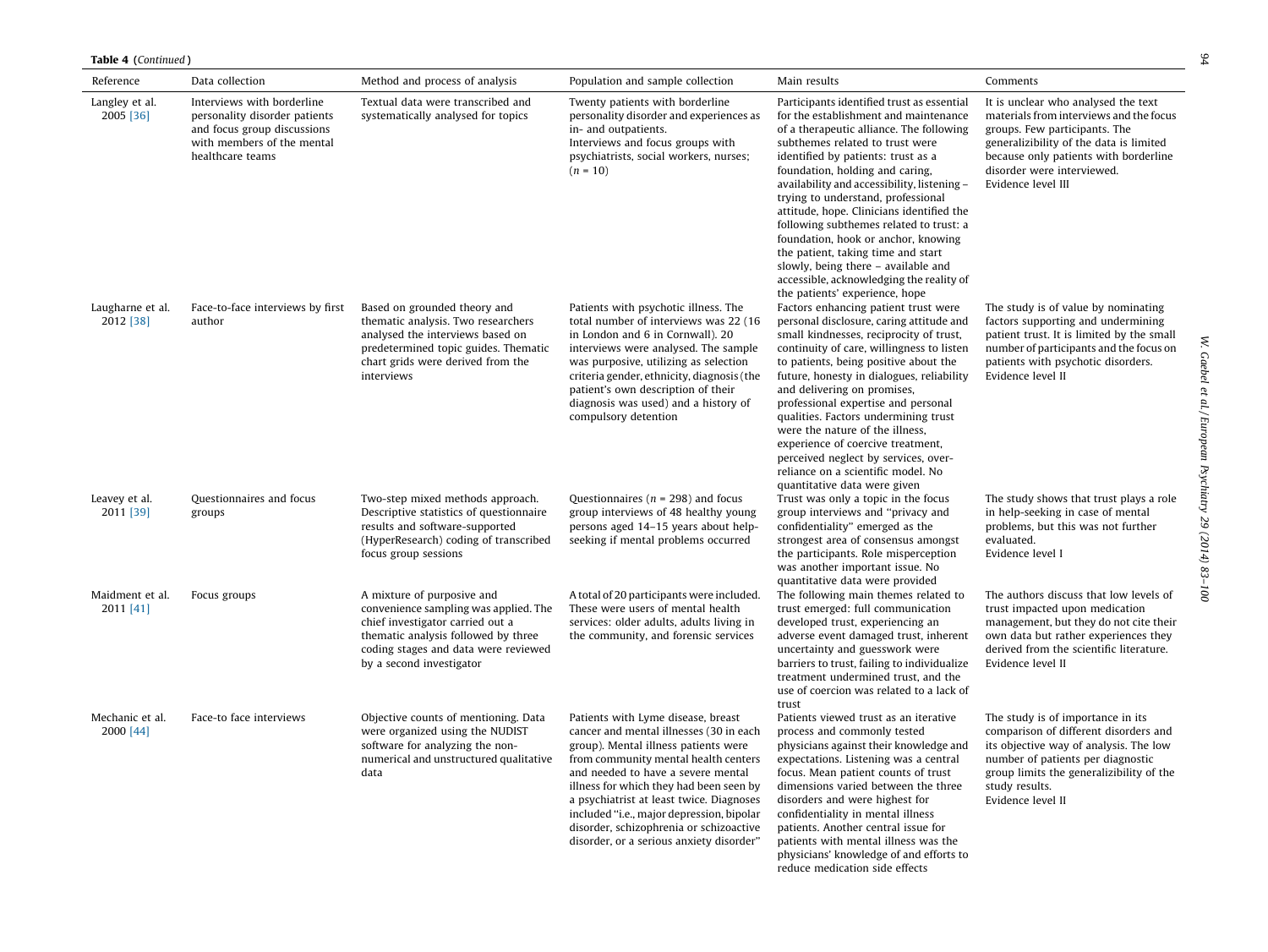|  | Table 4 (Continued) |  |
|--|---------------------|--|
|--|---------------------|--|

| Reference                  | Data collection | Method and process of analysis                                                                                                                                                                                                                                                                                                                    | Population and sample collection                                                                                                                                                                               | Main results                                                                                                                                                                                                                                                                                                                                                                                                                                                                                                                                                                                                                                                                                                                                                                                                                                                                                                                                                                                                                                                                                                                                                                                                                                                                                                                                                                                                                                                                                                                                                                                                                                                                                                                                                 | Comments                                                                                                                                                                                                                                                                                                                                                                                                                                                                                                                                                                                                                                                                                                     |
|----------------------------|-----------------|---------------------------------------------------------------------------------------------------------------------------------------------------------------------------------------------------------------------------------------------------------------------------------------------------------------------------------------------------|----------------------------------------------------------------------------------------------------------------------------------------------------------------------------------------------------------------|--------------------------------------------------------------------------------------------------------------------------------------------------------------------------------------------------------------------------------------------------------------------------------------------------------------------------------------------------------------------------------------------------------------------------------------------------------------------------------------------------------------------------------------------------------------------------------------------------------------------------------------------------------------------------------------------------------------------------------------------------------------------------------------------------------------------------------------------------------------------------------------------------------------------------------------------------------------------------------------------------------------------------------------------------------------------------------------------------------------------------------------------------------------------------------------------------------------------------------------------------------------------------------------------------------------------------------------------------------------------------------------------------------------------------------------------------------------------------------------------------------------------------------------------------------------------------------------------------------------------------------------------------------------------------------------------------------------------------------------------------------------|--------------------------------------------------------------------------------------------------------------------------------------------------------------------------------------------------------------------------------------------------------------------------------------------------------------------------------------------------------------------------------------------------------------------------------------------------------------------------------------------------------------------------------------------------------------------------------------------------------------------------------------------------------------------------------------------------------------|
| Piippo et al.<br>2008 [49] | Interviews      | Grounded theory approach. The main<br>aim was to identify the factors that<br>make trust possible in two mental<br>healthcare settings in Sweden. A multi-<br>step structured approach of interview<br>analysis was taken involving several<br>researchers. Tape-recorded and<br>transcribed interviews were analysed<br>using the ATLAS software | Twenty-two psychiatric patients who<br>had experienced both a traditional<br>Swedish mental healthcare program<br>and an innovative "Integrated Network<br>and Family Oriented Model" (INFM) for<br>six months | In the INFM context, users' experiences<br>showed that trust was related to a<br>versatile interchange of knowledge and<br>understanding leading to the<br>experience of wholeness and<br>autonomy. Further, a reciprocal process<br>involving honesty and openness<br>emerged as a trust-related category.<br>Being able to accept help from others,<br>which leads to autonomy, was a third<br>category. Mistrust in the INFM context<br>was related to the feeling of being<br>influenced too much by others and<br>excluded, and a decrease of autonomy<br>due to exclusion and confusion. In the<br>traditional context, trust was related to<br>being treated as an individual in a<br>respectful way, and experiencing<br>oneself as an autonomous person in a<br>caring relation. Mistrust in the<br>traditional context was related to the<br>experience that one's own<br>understanding was underrated and<br>when personnel were rigid in their<br>thinking, and that the individual felt<br>"depersonalized". A third category was<br>being left alone in an<br>incomprehensible, confusing situation.<br>While confusion about care routines<br>and procedures emerged as a topic in<br>both settings, there were differences in<br>the details (in that personnel in the<br>traditional context did not explain<br>enough, while in the innovative setting,<br>personnel tried to attempt too eagerly<br>to get rid of old care rituals). Another<br>common concept was mutual<br>understanding. While this was related<br>to personnel behavior in the traditional<br>care setting, this was more context-<br>related in the INFM setting. Taken<br>together, the INFM setting provided<br>more versatile possibilities for creating<br>trust | The following implications for nurse<br>practicing were derived:<br>- mental health personnel should focus<br>on the patients' expertise concerning<br>their life situations.<br>- nursing personnel should openly<br>discuss different ways of understanding<br>the patients' problems<br>- nursing personnel should avoid<br>routines and rituals<br>- in the traditional setting, nursing<br>personnel should strive to create two-<br>way relations with patients and openly<br>discuss the care and treatment process.<br>No quantitative analysis is provided<br>and the special setting from which the<br>patients were recruited limits the<br>generalizibility of the results.<br>Evidence level II |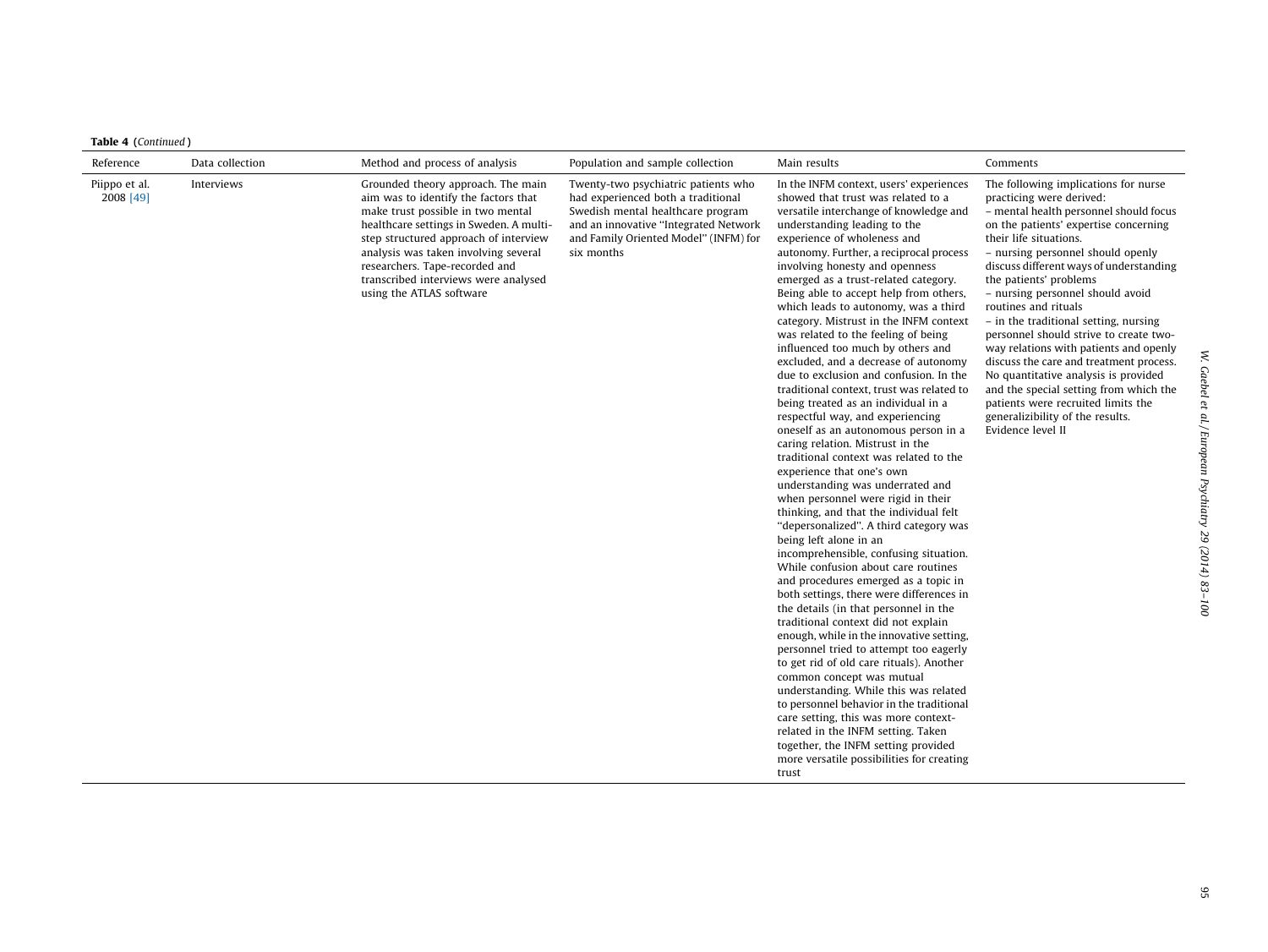<span id="page-13-0"></span>Grading of evidence from questionnaire surveys (quantitative studies), qualitative research (abbreviated and modified following Daly et al. [\[14\]\)](#page-17-0), and reviews.

| Study type                       | Features of qualitative research                                                                                                                                                                                                                                                          | Features of quantitative studies                                                                                                                                                                                                                                                                                                                                         | Features of reviews                                                                                                     |
|----------------------------------|-------------------------------------------------------------------------------------------------------------------------------------------------------------------------------------------------------------------------------------------------------------------------------------------|--------------------------------------------------------------------------------------------------------------------------------------------------------------------------------------------------------------------------------------------------------------------------------------------------------------------------------------------------------------------------|-------------------------------------------------------------------------------------------------------------------------|
| Level I<br>Generalizable studies | Sampling focused by theory and the<br>literature, extended as a result of<br>analysis to capture diversity of<br>experience. Analytic procedures<br>comprehensive and clear. Results can<br>be generalized to settings or<br>stakeholder groups other than those<br>reported in the study | Sampling of a large and representative<br>group of persons from the general<br>population or from a large range of service<br>settings. Analytic procedures<br>comprehensive and clear usually including<br>multi-variate analyses or statistical<br>modeling. Results can be generalized to<br>settings or stakeholder groups other than<br>those reported in the study | Systematic reviews or meta-analyses                                                                                     |
| Level II<br>Conceptual studies   | Theoretical concepts guide sample<br>selection, based on analysis of<br>literature. May be limited to one group<br>about which little is known or a number<br>of important subgroups. Conceptual<br>analysis recognizes diversity in<br>participants' views                               | Sample selection of a restricted group of<br>persons or a limited number of service<br>providers or settings. May be limited to one<br>group about which little is known or a<br>number of important subgroups. Analytic<br>procedures comprehensive and clear.<br>Results have limited generalizability                                                                 | Unsystematic reviews with a low<br>degree of selection bias employing<br>clearly defined search strategies              |
| Level III<br>Descriptive studies | Sample selected to illustrate practical<br>rather than theoretical issues. Record a<br>range of illustrative quotes including<br>themes from the accounts of "many",<br>"most", or "some" study participants                                                                              | Sample is not representative since it was<br>selected from a single specialized setting or<br>a small group of persons. Mainly records<br>experiences and uses only a limited range<br>of analytical procedures, like descriptive<br>statistics. Results have limited<br>generalizability                                                                                | Unsystematic reviews with a high<br>degree of selection bias due to<br>undefined or poorly defined search<br>strategies |
| Level IV<br>Single case study    | Provides rich data on the views or<br>experiences of one person. Can provide<br>insight in unexplored contexts                                                                                                                                                                            | Provides survey data on the views or<br>experiences of a few individuals in a single<br>setting. Can provide insight in unexplored<br>contexts. Results cannot be generalized                                                                                                                                                                                            | Editorials                                                                                                              |

consultations [\[3,5,25,29,35,40,60\].](#page-16-0) In several studies, trust in physicians and satisfaction with services were associated: this was shown for primary care African American US patients and consecutively family practices attending adults in the USA and the UK, a representative Chinese household sample, and adolescent Australians [\[3,4,5,57\]](#page-16-0). Adherence to health plans and trust in physicians were correlated in adults subscribed to a state worker health plan [\[52\].](#page-17-0) Trust in health insurers depended on administrative competence, clinical competence, advocacy and beneficiency, fairness, honesty and openness as components [\[24\]](#page-17-0). In general, trust in physicians was high in unselected, general population samples [\[34\].](#page-17-0) In special settings where trust may be expected to be low, like prisons, distrust was pronounced and distrustful persons had had negative care experiences and had spent less time with doctors  $[2]$ . A comparative analysis also showed that trust was different in acute care settings and primary care settings, supporting the notion that the organizational context influences the nature of trust and how it was earned [\[11\]](#page-17-0). There were differences between trust in physicians from different specialties (for example, higher for cardiologists than for general internists; [\[60\]\)](#page-17-0). Furthermore, the nature of the disorder and its severity play a role for trust in physicians: in a Dutch academic setting, the urgency or threat of vulnerability (defined as current reported poor health, high workload, and high absenteeism) explained the relationship between trust and vulnerability [\[50\].](#page-17-0)

Also, ethnicity plays a role. For example, Koreans living in the US had more positive perceptions of their own health if they trusted Western medicine [\[31\].](#page-17-0) Non-white ethnicity in the USA was associated with distrust in medical institutions  $[2,33]$ , which is also seen with ethnic minority groups in other settings. A large, representative Swedish study showed that respondents born outside Sweden with low or medium levels of education, low generalized trust and low institutional trust had higher odds ratios of poor self-rated health  $[46]$ . A large study with English-speaking Japanese Americans, Japanese-speaking Japanese Americans, and Japanese living in Japan showed that there were complex differences in trust in physicians between these groups, and that questions of religiosity, autonomy preference and acculturation were strongly related to trust in physicians. There was a strong relation between trust in physicians and ethnic match between doctor and patient, and between continuity of the doctor associated with a loss of trust in physicians if patients were not able to continue with their preferred physician [\[58\]](#page-17-0).

3.1.1.3. Trust and healthcare utilization. The relationship between trust and health care utilization was addressed by few studies. In a study of older Americans (mean age 74 years), an association was found between trust in physicians and the use of prevention [\[48\].](#page-17-0) Pregnant black American women also identified lack of trust as a barrier to help-seeking [\[32\].](#page-17-0) A study on HIV-infected persons

#### Table 6

Grading of recommendations derived from reviews, quantitative studies (mainly questionnaire-based surveys) and qualitative research. Modified following the SIGN grading of recommendations mainly based on intervention studies.

| A   | At least one meta-analysis, systematic review, or other study rated as I and directly applicable to the target population; or                                   |
|-----|-----------------------------------------------------------------------------------------------------------------------------------------------------------------|
|     | A body of evidence consisting principally of studies rated as I, directly applicable to the target population, and demonstrating overall consistency of results |
| B   | A body of evidence including studies rated as II, directly applicable to the target population, and demonstrating overall consistency of results; or            |
|     | Extrapolated evidence from studies rated as I or II                                                                                                             |
| C – | A body of evidence including studies rated as II-III, directly applicable to the target population and demonstrating overall consistency of results; or         |
|     | Extrapolated evidence from studies rated as II-III                                                                                                              |
| D   | Evidence level III or IV or                                                                                                                                     |
|     | Extrapolated evidence from studies rated as III or IV                                                                                                           |
|     |                                                                                                                                                                 |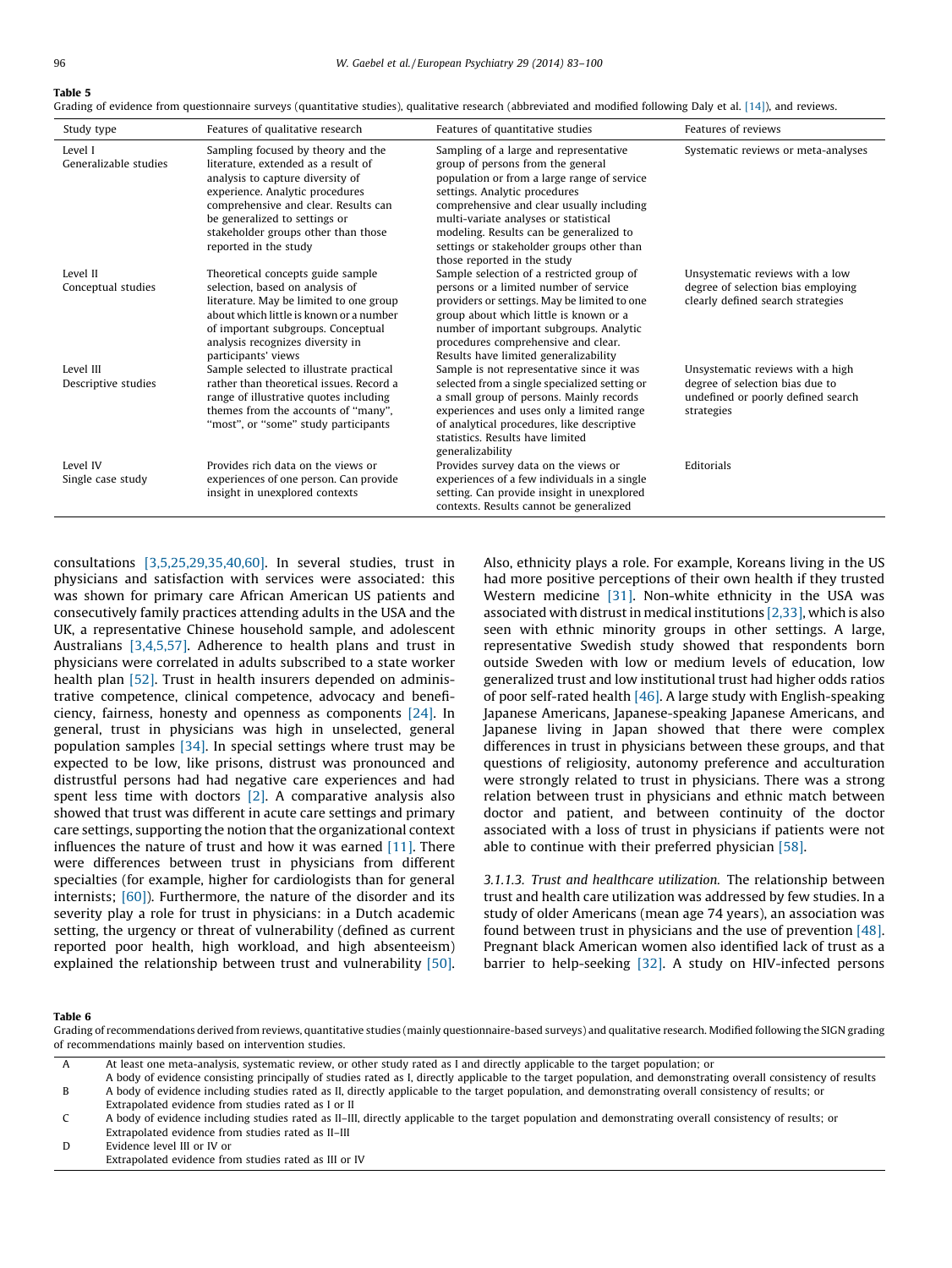showed that trust in physicians was one of the factors associated with antiretroviral therapy adherence [\[53\]](#page-17-0). Higher trust in physicians was associated with the intention to follow the doctor's advice [\[60\]](#page-17-0). Minority patients who distrusted their healthcare providers were less likely to visit their provider and greater trust in physicians was associated with more health-related doctor visits, and better mental and physical health in HIV-infected patients [\[64\]](#page-17-0).

3.1.1.4. Trust in mental health services. Seven questionnaire surveys [\[12,18,19,22,45,47,63\]](#page-17-0) and ten qualitative studies [\[6,8,23,28,36,38,39,41,43,49\]](#page-17-0) addressed the role of trust in patients with mental disorders. Mostly, these studies showed associations of patient satisfaction and trustin physicians supporting the notion that trust was an essential component of the doctor–patient relationship in mental health care. As the settings of these studies, the assessment methods and the focus of analyses were different between the studies; trust in physicians or the mental health care system was associated with many different patient or service variables (detailed further below). Most of these studies were also mentioned in the review articles, which we identified, on the topic of trust in mental healthcare [\[9,25\].](#page-17-0)

3.1.1.5. Public trust in mental health services. We identified three studies, which addressed the role of trust for mental help-seeking in persons who have no mental disorder. Leavey et al. [\[39\]](#page-17-0) performed focus group interviews and applied questionnaires to 48 healthy young persons (14–15 years old) and found that distrust was one of the barriers to mental help-seeking. Gulliver et al. [\[25\]](#page-17-0) performed a systematic review of the published studies on barriers and facilitators of mental health help-seeking in young adults (aged 12–25) and found that public, perceived and selfstigmatizing attitudes to mental illness, and issues of trust in service providers and their confidentiality were important factors.

Another study directly addressed general public trust [\[62\]](#page-17-0). In this postal questionnaire survey, public trust in the healthcare system and different healthcare providers in Germany, The Netherlands, and England and Wales was investigated in a general population sample. In general, levels of trust in health care professionals and the health care system were high, but consistently lower in Germany than in the other two countries. While the study showed that levels of trust might vary considerably between different countries, the special area of mental health care services (not further specified) was only investigated in the groups of England and Wales and The Netherlands. The analysis showed that trust levels in mental health care services was at the level of general nursing homes, but lower than for general hospitals or general home care services. No statistical tests of significance for these differences were reported.

We found no studies dealing with the trust of persons who had previously had a mental illness and were not using mental healthcare services at the time of the study. One study investigated the trust, which family members or other relatives or friends of persons with mental disorders have in the mental health care system. This study did not specifically measure trust in the mental health care system, but found that parents of children with mental illnesses in 4.6% stated that they did not know whom to trust when asked about barriers to help-seeking [\[22\]](#page-17-0).

Another aspect is public trust in the therapeutic efficacy of mental health services. We did not identify a specific study on this topic, but the ESEMeD study came to the conclusion that a low perceived effectiveness of professional mental health care was evident in that a third of the respondents held the view that professional help in mental health help-seeking was worse or equal to no help when faced with serious emotional problems [\[59\].](#page-17-0) This correlation persisted even when adjusted for previous service use. This indicates that both action to increase the efficacy of mental health services is warranted, and also action to increase public knowledge about mental health services and their efficacy.

3.1.1.6. Trust by patients with mental disorders. In a review book, Brown and Calnan [\[7\]](#page-17-0) show that apparent barriers to trust, like the generally negative portrayal of the competencies and intentions of mental health services and psychiatry can be overcome since trust was an active process in which knowledge was inferred through past experiences. This, however, needed time and familiarity with services by the truster.

Most of the studies, which we identified regarding trust in mental health care, addressed the question whether persons with mental disorders trusted their doctors or the mental health care services. From these studies, we could derive a list of factors which were associated with trust or which were influenced by trust. Among these were ''trustworthiness'' as an important reason to contact specific mental health care providers [\[2,39\].](#page-16-0) Trust in service providers was higher in older service users [\[63\]](#page-17-0). Satisfaction with services was shown to be associated with increased trust [\[18,47\].](#page-17-0) Reduced trust in physicians was associated with some mental disorder diagnoses more than with others (reduced in patients with ICD-10 F4-diagnoses [\[44\]](#page-17-0) and in psychoticpatients [\[63\]](#page-17-0)), duration of psychiatrists' professional experience [\[44\]](#page-17-0) and continuity of treatment with individual psychiatrists [\[44\]](#page-17-0). Trust was also reduced in patients in forensic service settings dependent on service experiences [\[19\]](#page-17-0), in patients with more prominent self-stigma [\[63\],](#page-17-0) and in those with negative user experiences [\[8\],](#page-17-0) including perceived lack of interest by psychiatrists or failure to individualize treatment [\[41\]](#page-17-0). Being treated in an individual, respectful way and experiencing oneself as an autonomous person were important factors to build trust in psychiatrists in Finland [\[49\]](#page-17-0). Most studies reported such associations, but did not analyse the direction of the association or could not clarify whether these were causative associations. An exception is the study by Verhaeghe et al. [\[63\],](#page-17-0) which – in a large sample of Belgian psychiatric patients – showed that self-stigma, trust and satisfaction were inter-correlated, and that the negative effect of self-stigma on patient satisfaction was partially attributable to reduced trust by patients in service providers and staff members. In the Belgian study, several factors emerged as essential for trust. These were honesty, open communication, continuity of treatment, continuity of being treated by the same psychiatrist, avoiding violence and coercion, and information for the public and patients about the nature of today's psychiatric services. Trust building was a time-consuming process and stigma of mental health professionals and mental health services, but also self-stigma by persons with mental disorders, were other important factors that hampered service use and led to distrust. Similarly, a study in African American women with mental illnesses showed that raising trust in mental health care providers might increase service use [\[6\]](#page-17-0). Raising trust also assured a more efficient way of service provision [\[8\]](#page-17-0). Several personal features of staff of mental health services were considered by psychiatric in-patient service users to increase trust. These were being professional, being able to manage situations in which the safety of patients was at risk, being flexible, being non-coercive, being committed and being caring about their patients [\[23\].](#page-17-0) In psychiatric patients, interpersonal competence involving caring, concern, confidentiality and compassion were important for patient trust in psychiatrists  $[44]$ . A similar study from South Africa showed that staff honesty, availability and accessibility, professionality, empathy and confidentiality were identified by patients with borderline personality disorder as characterizing a trustful patient–psychiatrist relationship [\[36\].](#page-17-0) In psychotic patients, professional expertise, a caring clinician attitude, continuity of care and reliability/regularity were factors enhancing trust in physicians [\[38\]](#page-17-0).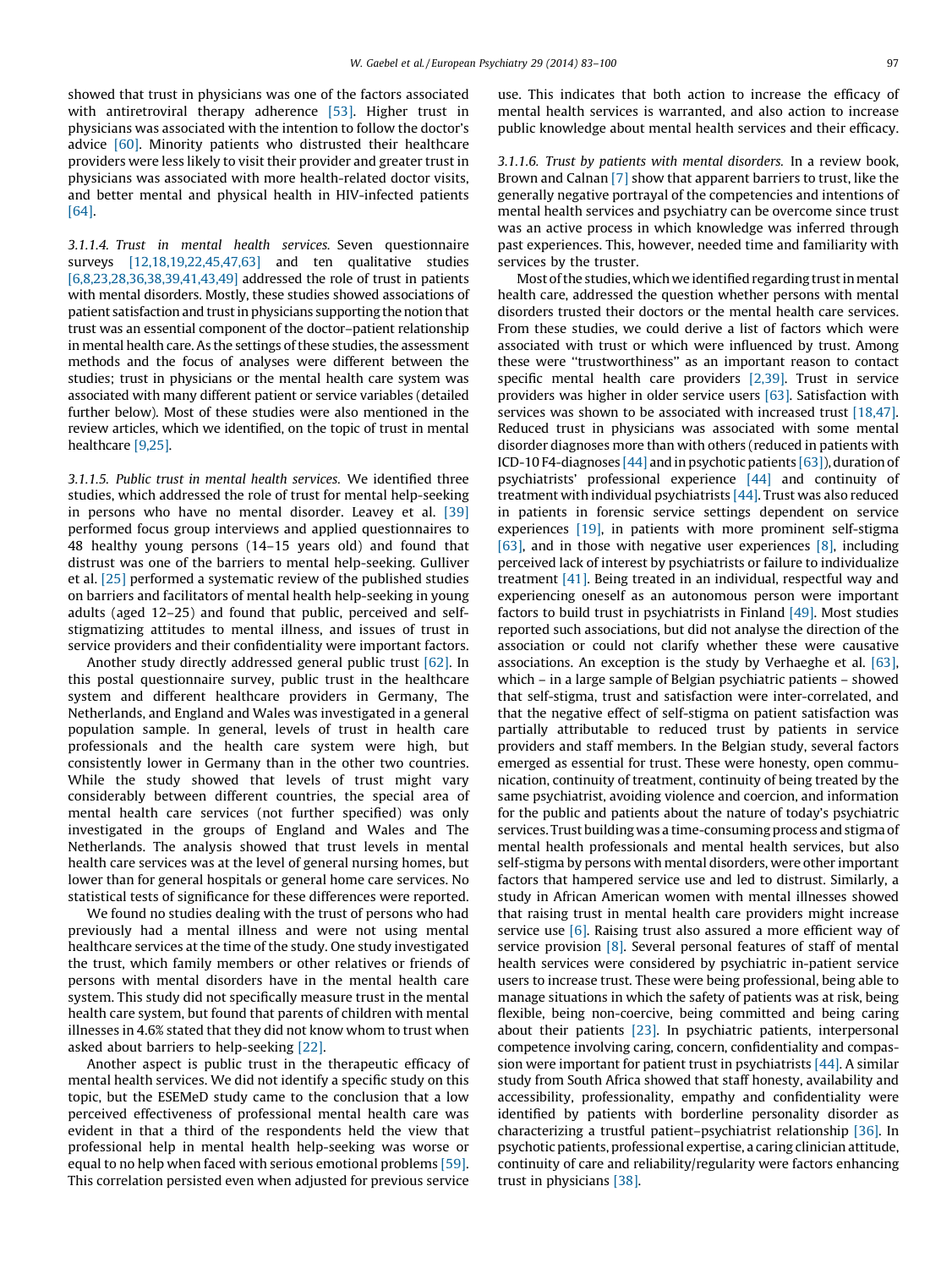Following the three hypotheses of this guidance, the following results may be summarized based on the systematic literature research regarding trust in psychiatrists and mental health services (derived from [Tables](#page-5-0) 3 and 4):

• a higher degree of trust in mental health services increases the likelihood of service use;

We identified several studies showing that service use and trust in health services in general are correlated, but it is unsure whether there is a causative association between the two (Level I–II evidence studies). Also, some studies showed or suggested that a higher degree of trust in mental health services increases the likelihood of mental health service use (Evidence level II–III studies) [\[6,12,22,47,63\].](#page-17-0)

• trust in mental health services is influenced by a range of variables (such as, for example, patient satisfaction, service quality, the public image of mental health services, self-stigma);

There are many studies in both general and mental healthcare research showing the inter-relationship between trust in physicians or trust in healthcare services and a range of variables, such as age (with highest trust in adolescents and older persons [\[63\]](#page-17-0)), patient satisfaction, ethnicity (usually associated with less trust in minority groups), positive personal service experiences, achieving remission, continuity and longer duration of treatment, and the duration of professional experience of the treating psychiatrist (evidence level of most studies I–II) [\[8,18,19,44,45,47,63\].](#page-17-0) Most studies, however, did not study the direction of such interactions. Only one study in general healthcare (evidence level I study, [\[40\]](#page-17-0)) convincingly showed that the direction of this interaction was in such a way that trust was influenced by other variables (''The results show that the benevolence and technical competence dimensions of trust have different antecedents. Four variables significantly affect the benevolence dimension of trust: length of patient–PCP relationship, awareness of utilization reviews by insurers, awareness of financial incentives, and patients' satisfaction with their PCP. The R2 for this part of the model is .85. Two variables predict the technical competence dimension of trust: length of patient– PCP relationship, and patients' satisfaction with their PCP. The R2 for this part of the model is .80''; PCP = primary care physician). Another study, which provided evidence in this direction, was performed by Verhaeghe et al., which showed that trust in physicians was diminished in mentally ill with increased self-stigma, and that self-stigma mediated distrust in mental health services (evidence level I study, [\[63\]](#page-17-0)). In a study not related to trust but dealing with the barriers to professional helpseeking in Japanese high school students for psychological help, a hierarchical multiple regression analysis showed that the image of psychiatry, knowledge of services, and stigma towards mental health problems and services were closely related factors [\[56\]](#page-17-0).

• the modification of some of these variables can lead to an increase of trust in mental health services, resulting in increased service use.

Several studies indicate that increased trust by the public or persons with mental disorders may increase mental health service utilization (detailed in [Tables](#page-5-0) 3 and 4), but no study directly modified any of the variables in an intervention study. A study showing a relationship between trust and service use showed that low income urban women with serious mental illness tended to be more engaged with the healthcare system in general [\[6\],](#page-17-0) but this was also not an intervention study. We identified a Cochrane systematic review about intervention studies aimed at increasing trust in physicians, which had retrieved three studies  $[42]$ . This review showed that one study was unsuccessful, another was not directly about increasing trust, and a third study showed some beneficial effects of induction visits on patient trust in doctors, but had methodological weaknesses. In summary, Mc Kinstry et al. came to the conclusion that there was insufficient evidence in this research area. We found a single study, which was effective in increasing help-seeking in mental healthcare. This was a doctoral thesis in an occupational setting and complex interventions were applied. It is unlikely that these could be transferred to mental health care settings or to the general public (McNamara, 1993).

One observation in the studies was that negative user experiences of mental health services were deleterious for trust by patients in mental health services in general or psychiatrists. Besides the aspects of continuity, confidentiality, honesty and non-coerciveness mentioned before, issues of patient safety and dignity were important elements of trust by users. This became especially apparent in the qualitative studies for both safety [\[8,23\]](#page-17-0) and dignity manifesting themselves as comments on the importance of retaining one's freedom as a patient [\[23\]](#page-17-0), the necessity of individualized therapy [\[49\],](#page-17-0) and experiences of devaluation and discrimination in mental health services [\[6,63\].](#page-17-0)

## 4. Recommendations

## 4.1. Selection of studies as the evidence base of the European Guidance

Based on the results of this systematic literature search, we found that five recommendations can be formulated with a firm evidence base.

## 4.2. Proposed recommendations of the European Guidance Project

#### 4.2.1. Recommendation 1

The European Psychiatric Association considers (Grade of recommendation: C) that increasing trust in mental health care providers and psychiatrists should be regarded as a priority, as it may facilitate the rate of mental health care utilization (evidence level III, [\[6,12,22\]](#page-17-0)) and user satisfaction (evidence level I–II, [\[47,63\]\)](#page-17-0).

## 4.2.2. Recommendation 2

The European Psychiatric Association considers (Grade of recommendation: B) that using one or a combination of the following measures increases trust in mental health care providers and psychiatrists and should thus be implemented:

- achieve clinical remission (evidence level I–III, [\[19,63\]](#page-17-0));
- assure a long duration and continuity of contact with the psychiatrist (evidence level I, [\[45\]\)](#page-17-0);
- assure continuity of the psychiatrist caring for a patient and provide experienced psychiatrists as treating physicians (evidence level I–II, [\[44,45\]](#page-17-0));
- reduce self-stigma of persons with mental disorders (evidence level I, [\[45\]\)](#page-17-0);
- avoid negative user experiences like stigmatization, violence, staff ignorance and coercion (evidence level III, [\[6,8,19,63\]](#page-17-0));
- increase service user satisfaction with services (evidence level II– III, [\[18,47\]\)](#page-17-0).

#### 4.2.3. Recommendation 3

The European Psychiatric Association considers (grade of recommendation: B) to increase trust by patients through specialty training and continuing medical education to train psychiatrists to emphasize their honesty (evidence level II, [\[38,49\]\)](#page-17-0), availability and accessibility (evidence level III, [\[36\]](#page-17-0)), professionality (evidence level III, [\[28,36\]](#page-17-0)), empathy (evidence level II, [\[38,49\]\)](#page-17-0), confidentiality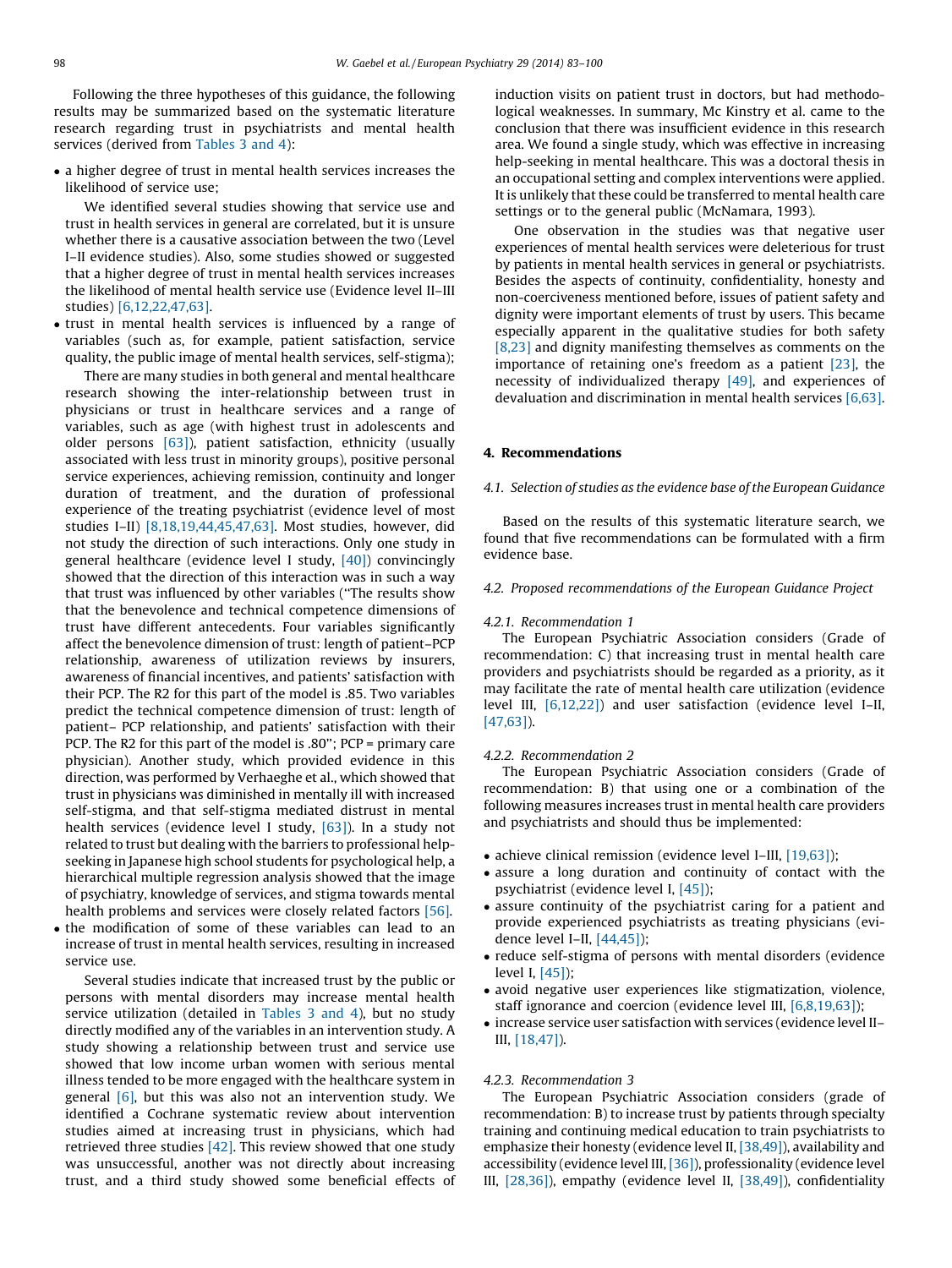<span id="page-16-0"></span>(evidence level II, [\[25,44\]](#page-17-0)) and flexibility (evidence level III, [\[23\]\)](#page-17-0). This recommendation is of special importance in the context of suicidal patients, as empathetic professionals can contribute to the avoidance of an unnecessary death.

## 4.2.4. Recommendation 4

The European Psychiatric Association considers (grade of recommendation: B) that healthcare providers, governmental and non-governmental organizations, and psychiatric medical specialty societies are advised to increase trust in mental health care and psychiatrists in the general population by informing the public about the settings and diagnostic and therapeutic procedures of mental health care, as this may reduce distrust as a barrier to help-seeking (evidence level II–III, [\[6,28,38,41,49\]\)](#page-17-0).

#### 4.2.5. Recommendation 5

The European Psychiatric Association considers (grade of recommendation: B) that efforts should be made to improve the quality of mental health care systems in general and specifically mental health services for ethnic minority groups with a view to increase trust, foster safety and assure patient dignity in mental health services by avoiding negative user experiences.

## 5. Discussion

From our systematic review, trust in mental health care services emerged as an important determinant of user satisfaction and service use. We found that users'trustin physicians and the mental healthcare system is a complex, multidimensional and dynamic interrelationship of a multitude of factors. Its components may vary greatly between individuals and over time. They may be nonmodifiable factors, such as age, place of residence, culture, ethnicity, past experiences as a service user and type of disorder, but also modifiable factors, such as public and patient knowledge about mental healthcare providers, the efficacy and safety of the services provided, professional training and experience of psychiatrists, symptomatology, continuity of treatment, attention to patient dignity and prevention or reduction of stigma, discrimination and coerciveness. In analogy, public trustin mental health care services is most likely to be influenced by similar factors.

Strengths of this study are its systematic approach towards evidence retrieval and evaluation, and its consensus-based approach towards formulating recommendations. Another strength is that we focused on implementable aspects of the recommendations. While reviews were informative as background information, we did not use them to formulate recommendations, as most were unsystematic reviews prone to selection bias. The use of different assessment systems, small sample sizes, different and in some studies highly selective patient populations, and different care settings make it difficult to compare the available studies or to generalize their findings – while the point that trust is important for health care seems to be uncontroversial among the study authors.

## 6. Conclusions and perspectives

Our evidence search showed that trust is a central component of health care in general, including help-seeking for mental disorders. Trust in mental health care may be conceptualized, defined and operationalized in different ways. Issues of confidentiality, providing information about psychiatric services, destigmatization of mental disorders and mental health services, and fostering professional attitudes by mental health care professionals appear to be the major modifiable determinants of trust in mental health care. The recommendations we developed aim at using such factors to advance the use of mental health care. One major issue of a sometimes heated debate among health care professionals as well as other academics, journalists and, finally, the users (and not only those with an anti-psychiatric attitude), is the (presumed) influence of the industry on treatment regimens or the definition of diagnoses (see, for example, [http://www.psychia](http://www.psychiatrictimes.com/articles/undue-pharmaceutical-influence-psychiatric-practice)[trictimes.com/articles/undue-pharmaceutical-influence-psychia](http://www.psychiatrictimes.com/articles/undue-pharmaceutical-influence-psychiatric-practice)[tric-practice](http://www.psychiatrictimes.com/articles/undue-pharmaceutical-influence-psychiatric-practice) for a more extensive discussion of this topic). Already the perception of or assuming such influences may undermine trust, although this topic did not emerge in the studies which we reviewed. We have therefore not included this issue in the recommendations, but would suggest to review the evidence on this topic again when this guidance is updated since scientific studies objectivating the assumption that such perceptions influence patient trust in psychiatric services may then be available. Follow-up reviews would be warranted in approximately five years given the limited frequency of relevant studies in the last years.

There is a lack of studies showing the direction of the association of factors associated with trust in psychiatric services and future mental health care utilization. Such studies would be highly warranted. Also, while the components of trust mentioned above emerged in different studies, there was a lack of comprehensive studies addressing all these factors together in one sample of the general population or in one sample of persons with mental disorders. Further studies are needed using harmonized definitions of trust in mental health care and unified methods to assess trust in mental health care in different European countries and by different stakeholders, like the general public, relatives of persons with mental illness, and persons with mental illnesses themselves. Also, setting-specific studies with representative samples need to be performed in general psychiatric in- and out-patient care settings, but also general medical health care settings. Sophisticated statistical analytical methods are warranted to analyse the complex interrelationship of trust-related components in such studies with a view to identify further causal relationships between trust and such components. This may open the way to novel interventions in the future to reduce distrust in mental health care services as one of the essential barriers to appropriate mental health care provision in Europe.

#### Disclosure of interest

The authors declare that they have no conflicts of interest concerning this article.

## Acknowledgements

This EPA guidance is no WHO guideline. MM contributes as a WHO staff member and not on behalf of WHO as an organization. The authors thank A. Hinsche-Böckenholt and L. Eißler for their support in performing the systematic evidence search.

#### References

- [1] Alonso J, [Angermeyer](http://refhub.elsevier.com/S0924-9338(14)00003-0/sbref0005) MC, Bernert S, Bruffaerts R, Brugha TS, Bryson H, et al. Use of mental health services in Europe: results from the [European](http://refhub.elsevier.com/S0924-9338(14)00003-0/sbref0005) Study of the [Epidemiology](http://refhub.elsevier.com/S0924-9338(14)00003-0/sbref0005) of Mental Disorders (ESEMeD) project. Acta Psychiatr Scand [2004;\(Suppl.](http://refhub.elsevier.com/S0924-9338(14)00003-0/sbref0005) 420):47–54.
- [2] Altice FL, [Mostashari](http://refhub.elsevier.com/S0924-9338(14)00003-0/sbref0010) F, Friedland GH. Trust and the acceptance of and adherence to antiretroviral therapy. J AIDS [2001;28:47–58.](http://refhub.elsevier.com/S0924-9338(14)00003-0/sbref0010)
- [3] [Baker](http://refhub.elsevier.com/S0924-9338(14)00003-0/sbref0015) R, Mainous III AG, Grey DP, Love MM. Exploration of the [relationship](http://refhub.elsevier.com/S0924-9338(14)00003-0/sbref0015) between continuity, trust in regular doctors and patient [satisfaction](http://refhub.elsevier.com/S0924-9338(14)00003-0/sbref0015) with consultations with family doctors. Scand J Prim Health [2003;21:23–7.](http://refhub.elsevier.com/S0924-9338(14)00003-0/sbref0015)
- [4] Benkert R, Hollie B, Nordstrom CK, Wickson B, [Bins-Emerick](http://refhub.elsevier.com/S0924-9338(14)00003-0/sbref0020) L. Trust, mistrust, racial identity and patient [satisfaction](http://refhub.elsevier.com/S0924-9338(14)00003-0/sbref0020) in urban African American primary care patients of nurse practitioners. J Nurs Scholarship [2009;41:211–9.](http://refhub.elsevier.com/S0924-9338(14)00003-0/sbref0020)
- [5] Booth ML, Bernard D, Quine S, Kang MS, [Usherwood](http://refhub.elsevier.com/S0924-9338(14)00003-0/sbref0025) T, Alperstein G, et al. Access to health care among Australian [adolescents](http://refhub.elsevier.com/S0924-9338(14)00003-0/sbref0025) young people' perspec-